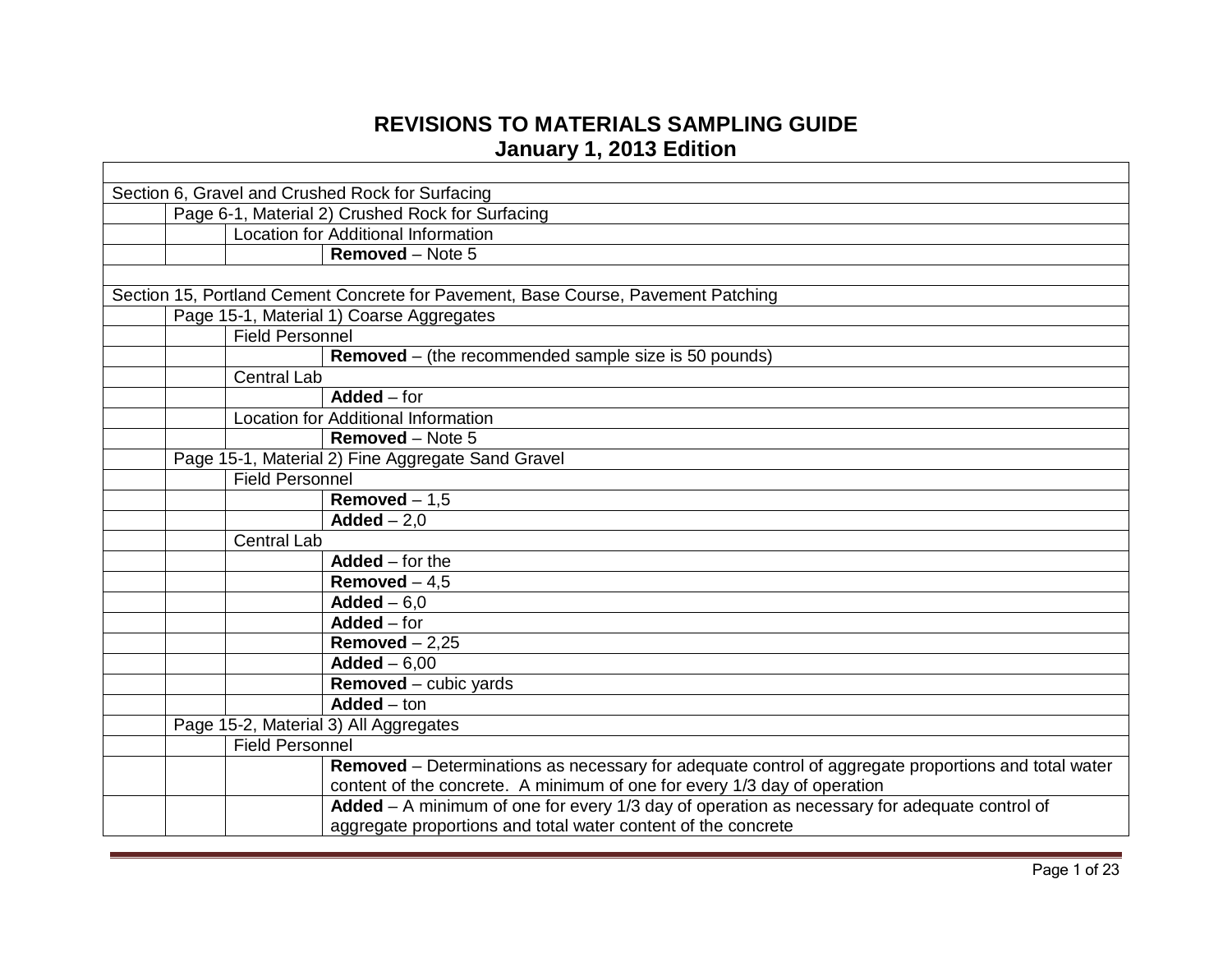| Page 15-2, Material 5) Wash Water |                        |                                                                                             |
|-----------------------------------|------------------------|---------------------------------------------------------------------------------------------|
|                                   | Material               |                                                                                             |
|                                   |                        | $Added - 5)$ Wash Water                                                                     |
|                                   | <b>Type of Tests</b>   |                                                                                             |
|                                   |                        | <b>Added</b> – Quality                                                                      |
|                                   |                        | Q.C. Sampling and Testing by Contractor                                                     |
|                                   |                        | Added - A request for approval must be submitted.                                           |
|                                   | <b>Field Personnel</b> |                                                                                             |
|                                   |                        | Added - One gallon sample to be submitted to central laboratory                             |
|                                   | <b>Branch Lab</b>      |                                                                                             |
|                                   |                        | Added $- - - - - - - - - - -$                                                               |
|                                   | <b>Central Lab</b>     |                                                                                             |
|                                   |                        | Added - Wash water will be tested in the central laboratory                                 |
|                                   |                        | Location for Additional Information                                                         |
|                                   |                        | Added - Section 29, Policy 7                                                                |
|                                   |                        | Page 15-2, Material 6) Plastic Concrete                                                     |
|                                   | Material               |                                                                                             |
|                                   |                        | Removed $-\overline{5}$                                                                     |
|                                   |                        | $Added - 6$                                                                                 |
|                                   |                        | Location for Additional Information                                                         |
|                                   |                        | Removed - Section 29, Policy 5                                                              |
|                                   |                        | Page 15-2, Material 7) Concrete Test Cylinders                                              |
|                                   | Material               |                                                                                             |
|                                   |                        | Removed $-6$ )                                                                              |
|                                   |                        | Added $-7$ )                                                                                |
|                                   | <b>Field Personnel</b> |                                                                                             |
|                                   |                        | Removed - One set of four 4x8 concrete cylinders representing each day's concrete placement |
|                                   |                        | Added - Four 4x8 cylinders shall be made for each day's placement.                          |
|                                   |                        | Page 15-3, Material 8) Concrete Cores                                                       |
|                                   | Material               |                                                                                             |
|                                   |                        | Removed $-7$ )                                                                              |
|                                   |                        | $\overline{\mathsf{Added}} - 8$                                                             |
|                                   |                        | Page 15-3, Material 9) PCC Pavement                                                         |
|                                   | Material               |                                                                                             |
|                                   |                        | Removed $-8$ )                                                                              |
|                                   |                        |                                                                                             |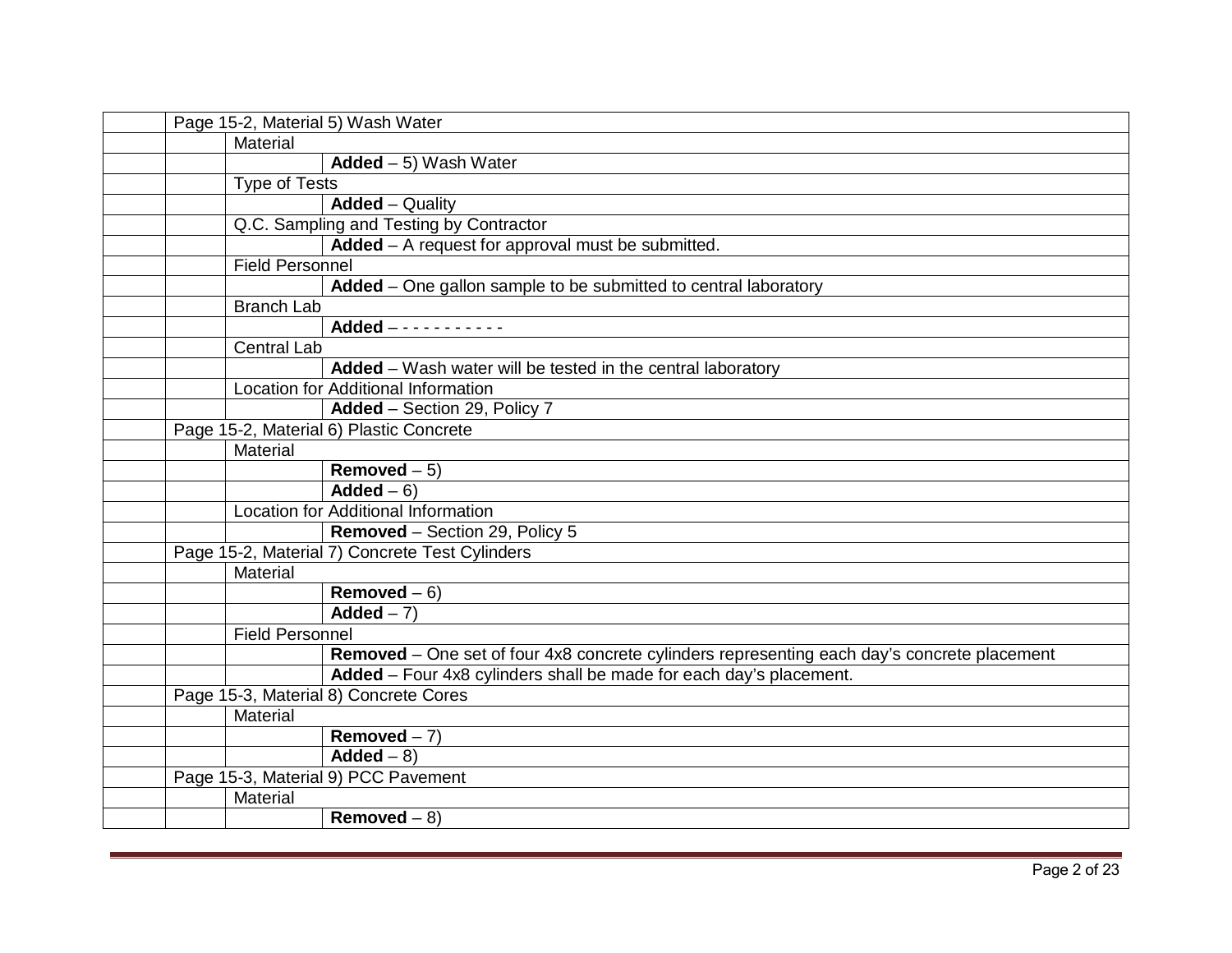|  |          | $Added - 9$                                                                                     |
|--|----------|-------------------------------------------------------------------------------------------------|
|  |          | Page 15-4, Material 10) Concrete Curing Materials                                               |
|  | Material |                                                                                                 |
|  |          | Removed $-9$ )                                                                                  |
|  |          | $\overline{\mathsf{Added}} - 10$                                                                |
|  |          | Page 15-4, Material 11) Reinforcement Bars (Including Dowel Bars)                               |
|  | Material |                                                                                                 |
|  |          | Removed $-10$                                                                                   |
|  |          | $Added - 11)$                                                                                   |
|  |          | Page 15-4, Material 12) Welded Steel Wire Fabric                                                |
|  | Material |                                                                                                 |
|  |          | Removed $-11$ )                                                                                 |
|  |          | $\overline{\mathsf{Added}} - 12$                                                                |
|  |          | Page 15-4, Material 13) Deformed Metal Joint Material                                           |
|  | Material |                                                                                                 |
|  |          | Removed $-12$ )                                                                                 |
|  |          | $Added - 13$                                                                                    |
|  |          | Page 15-4, Material 14) Elastomeric Compression Joint Seal                                      |
|  | Material |                                                                                                 |
|  |          | Removed $-13$ )                                                                                 |
|  |          | $Added - 14)$                                                                                   |
|  |          | Page 15-4, Material 15) Lubricant Adhesive for Elastomeric Compression Joint Seals              |
|  | Material |                                                                                                 |
|  |          | Removed $-14$ )                                                                                 |
|  |          | $Added - 15$                                                                                    |
|  |          | Page 15-4, Material 16) Epoxy Compound                                                          |
|  | Material |                                                                                                 |
|  |          | $Removed - 15)$                                                                                 |
|  |          | $Added - 16$                                                                                    |
|  |          | Page 15-4, Material 17) Joint and Crack Sealing Fillers                                         |
|  | Material |                                                                                                 |
|  |          | Removed $-16$ )                                                                                 |
|  |          | $Added - 17)$                                                                                   |
|  |          | Page 15-5, Material 18) Load Transfer Device Assemblies for Reinforced Concrete Pavement Joints |
|  | Material |                                                                                                 |
|  |          |                                                                                                 |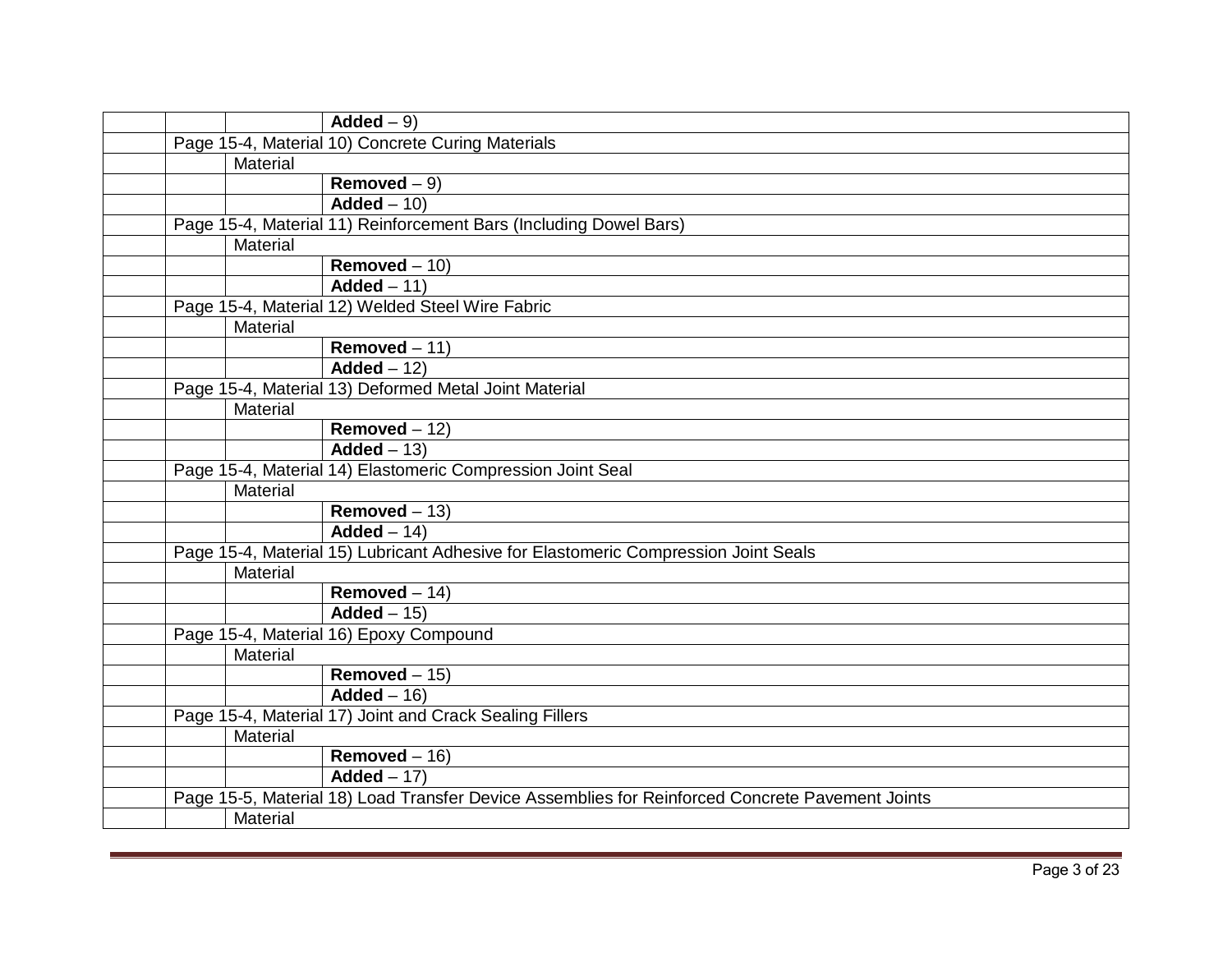|  |                        | Removed $-17$ )                                                                               |
|--|------------------------|-----------------------------------------------------------------------------------------------|
|  |                        | $Added - 18$                                                                                  |
|  |                        | Page 15-5, Material 19) Preformed Joint Filler                                                |
|  | Material               |                                                                                               |
|  |                        | Removed $-18$ )                                                                               |
|  |                        | $Added - 19$                                                                                  |
|  |                        | Page 15-5, Material 20) Pressure Relief Joint Filler, Preformed Flexible Polyurethane         |
|  | Material               |                                                                                               |
|  |                        | Removed $-19$ )                                                                               |
|  |                        | $\overline{\mathsf{Added}} - 20$                                                              |
|  |                        | Page 15-5, Material 21) Concrete Chemical Admixtures                                          |
|  | Material               |                                                                                               |
|  |                        | Removed $-20$ )                                                                               |
|  |                        | $\overline{\mathsf{Added} - 21}$                                                              |
|  |                        | Page 15-5, Material 22) Calcium Chloride                                                      |
|  | Material               |                                                                                               |
|  |                        | $Removed - 21)$                                                                               |
|  |                        | $Added - 22)$                                                                                 |
|  |                        |                                                                                               |
|  |                        | Section 16, Portland Cement Concrete for Structures, Culverts, and Miscellaneous Construction |
|  |                        | Page 16-1, Material 1) Coarse Aggregates                                                      |
|  | <b>Field Personnel</b> |                                                                                               |
|  |                        | <b>Removed</b> – (the recommended sample size is 50 pounds)                                   |
|  | <b>Central Lab</b>     |                                                                                               |
|  |                        | Added – for                                                                                   |
|  |                        | Location for Additional Information                                                           |
|  |                        | <b>Removed</b> – Note 5                                                                       |
|  |                        | Page 16-1, Material 2) Fine Aggregate Sand Gravel                                             |
|  | <b>Field Personnel</b> |                                                                                               |
|  |                        | Removed $-1,5$                                                                                |
|  |                        | $\mathbf{A} \mathbf{d} \mathbf{d} = -2.0$                                                     |
|  | Central Lab            |                                                                                               |
|  |                        | Added $-$ for the                                                                             |
|  |                        | Removed $-4,500$                                                                              |
|  |                        | $Added - 6,000$                                                                               |
|  |                        |                                                                                               |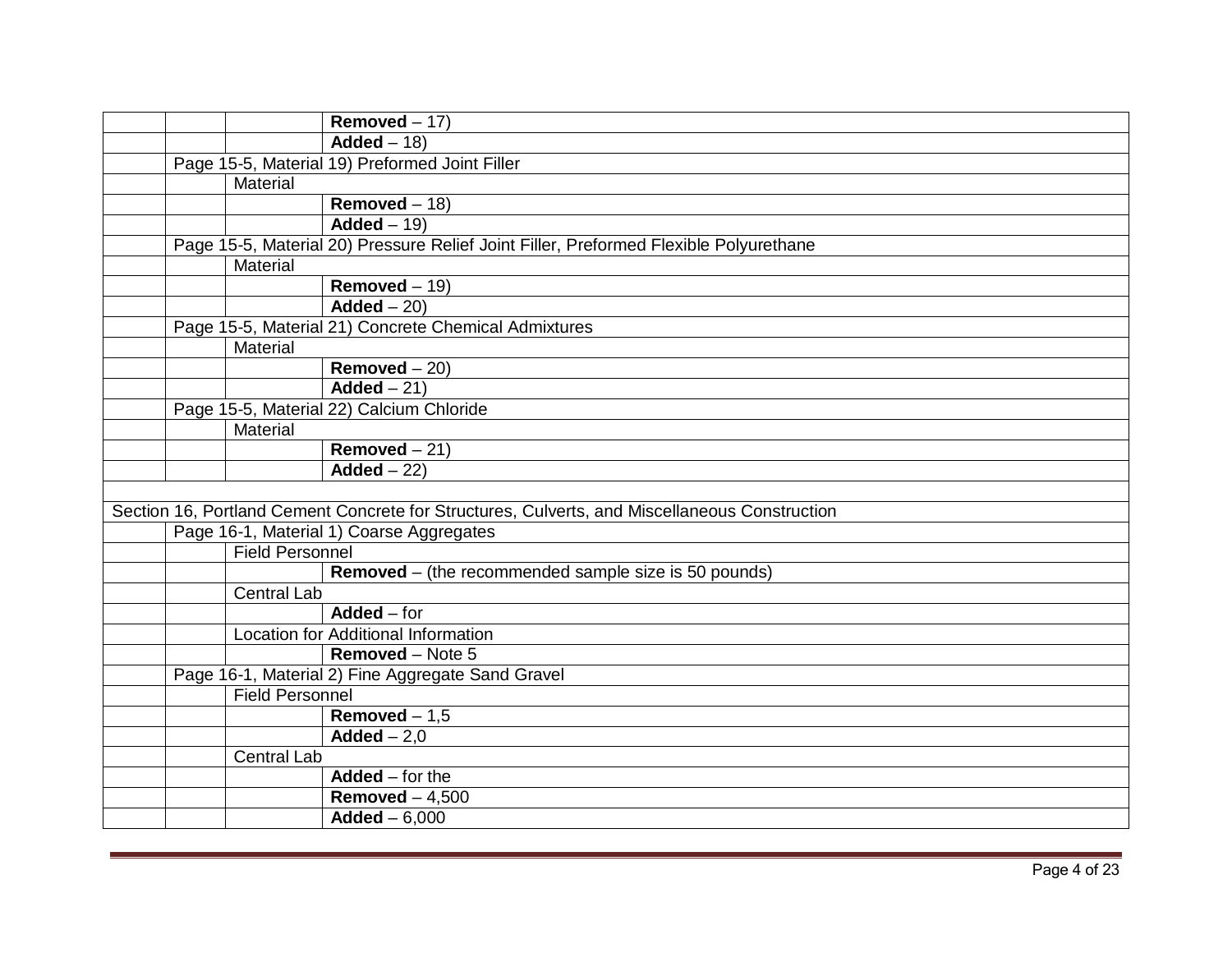|  |                        | <b>Removed</b> $- 2,250$ cubic yards                                                                                                                                            |
|--|------------------------|---------------------------------------------------------------------------------------------------------------------------------------------------------------------------------|
|  |                        | $Added - 6,000$ ton                                                                                                                                                             |
|  |                        | Page 16-2, Material 4) All Aggregates                                                                                                                                           |
|  | <b>Field Personnel</b> |                                                                                                                                                                                 |
|  |                        | Removed – Determinations as necessary for adequate control of aggregate proportions and total water<br>content of the concrete. A minimum of one for every 1/3 day of operation |
|  |                        | Added - A minimum of one for every 1/3 day of operation as necessary for adequate control of                                                                                    |
|  |                        | aggregate proportions and total water content of the concrete                                                                                                                   |
|  |                        | Page 16-2, Material 6) Wash Water                                                                                                                                               |
|  | Material               |                                                                                                                                                                                 |
|  |                        | $Added - 6)$ Wash Water                                                                                                                                                         |
|  | <b>Type of Tests</b>   |                                                                                                                                                                                 |
|  |                        | <b>Added</b> – Quality                                                                                                                                                          |
|  |                        | Q.C. Sampling and Testing by Contractor                                                                                                                                         |
|  |                        | Added - A request for approval must be submitted.                                                                                                                               |
|  | <b>Field Personnel</b> |                                                                                                                                                                                 |
|  |                        | Added - One gallon sample to be submitted to central laboratory                                                                                                                 |
|  | <b>Branch Lab</b>      |                                                                                                                                                                                 |
|  |                        | Added $-$ - - - - - - - - - -                                                                                                                                                   |
|  | <b>Central Lab</b>     |                                                                                                                                                                                 |
|  |                        | Added - Wash water will be tested in the central laboratory                                                                                                                     |
|  |                        | Location for Additional Information                                                                                                                                             |
|  |                        | Added - Section 29, Policy 7                                                                                                                                                    |
|  |                        | Page 16-3, Material 7) Plastic Concrete                                                                                                                                         |
|  | Material               |                                                                                                                                                                                 |
|  |                        | Removed $-6$ )                                                                                                                                                                  |
|  |                        | Added $-7$ )                                                                                                                                                                    |
|  |                        | <b>Location for Additional Information</b>                                                                                                                                      |
|  |                        | Added - Note 1                                                                                                                                                                  |
|  |                        | Page 16-3, Material 8) Lightweight Concrete                                                                                                                                     |
|  | Material               |                                                                                                                                                                                 |
|  |                        | Removed $-7$ )                                                                                                                                                                  |
|  |                        | $Added - 8$                                                                                                                                                                     |
|  |                        | Page 16-4, Material 9) Concrete Test Cylinders                                                                                                                                  |
|  | Material               |                                                                                                                                                                                 |
|  |                        |                                                                                                                                                                                 |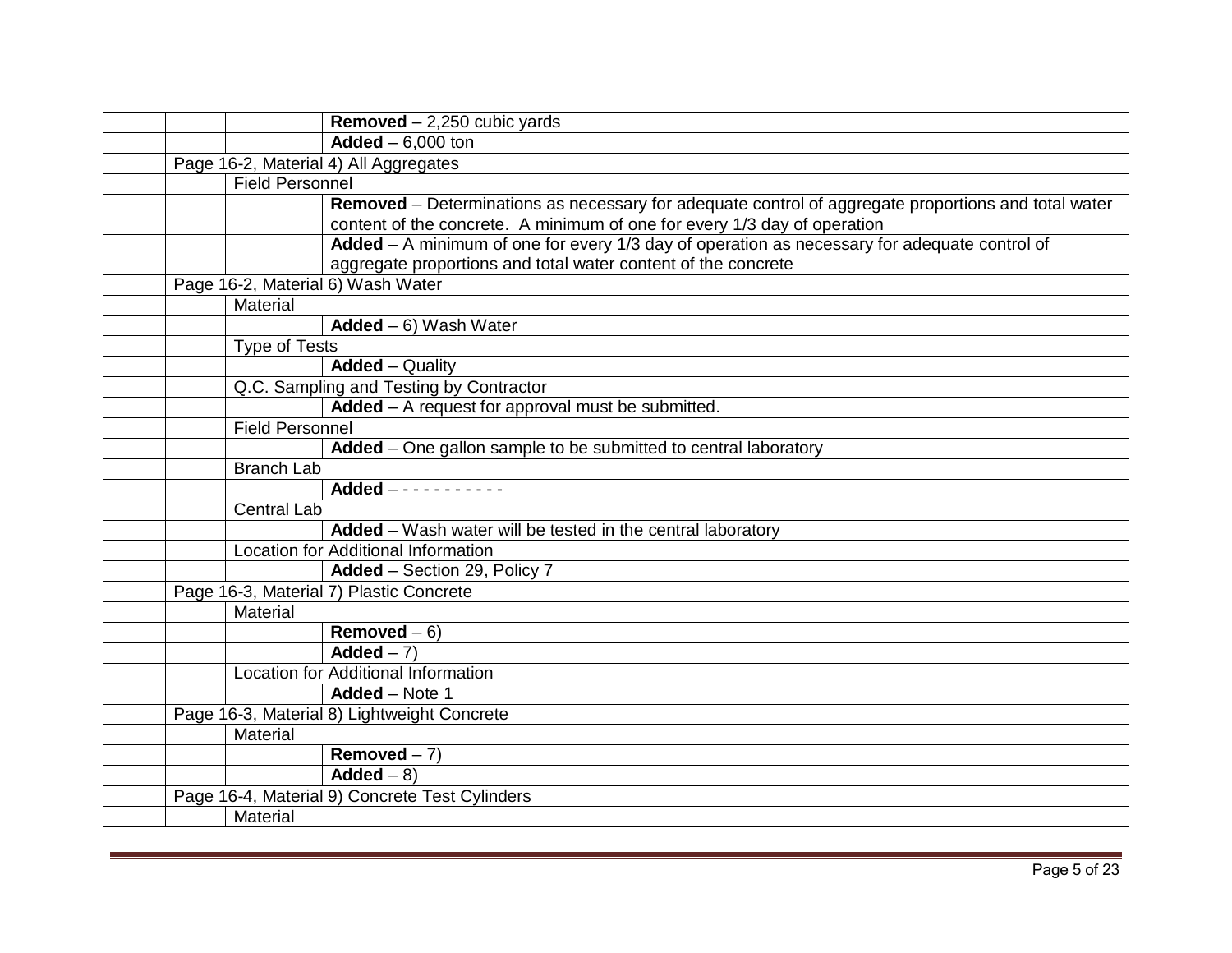|  |                               | Removed $-8$ )                                                                                                          |
|--|-------------------------------|-------------------------------------------------------------------------------------------------------------------------|
|  |                               | $Added - 9$                                                                                                             |
|  |                               | Location for Additional Information                                                                                     |
|  |                               | Removed - - - - - - - - - - -                                                                                           |
|  |                               | Added - Section 27, Note 1, Note 6                                                                                      |
|  |                               | Page 16-5, Material 10) Concrete Curing Materials                                                                       |
|  | Material                      |                                                                                                                         |
|  |                               | Removed $-9$ )                                                                                                          |
|  |                               | $Added - 10$                                                                                                            |
|  |                               | Page 16-5, Material 11) Reinforcement Bars (Including Dowel Bars)                                                       |
|  | Material                      |                                                                                                                         |
|  |                               | Removed $-10$ )                                                                                                         |
|  |                               | $\overline{\mathsf{Added}} - 11$                                                                                        |
|  |                               | Page 16-5, Material 12) Welded Steel Wire Fabric                                                                        |
|  | Material                      |                                                                                                                         |
|  |                               | Removed $-11$ )                                                                                                         |
|  |                               | Added $-12$ )                                                                                                           |
|  |                               | Page 16-5, Material 13) Concrete Chemical Admixtures                                                                    |
|  | Material                      |                                                                                                                         |
|  |                               | Removed $-12$ )                                                                                                         |
|  |                               | $\overline{\mathsf{Added}} - 13$                                                                                        |
|  |                               |                                                                                                                         |
|  |                               | Section 19, Culvert Pipe, Drain Tile, Slope Drains, etc.                                                                |
|  |                               | Page 19-1, Item 1) Culvert, Group A) Zinc Coated Galvanized Steel, Aluminum Coated Steel, Polymer Coated Steel, Plastic |
|  | <b>Approved Products List</b> |                                                                                                                         |
|  |                               | <b>Removed - Section VI</b>                                                                                             |
|  |                               | Added - Post-Applied Coatings and Flexible Pipe Joints                                                                  |
|  |                               | Removed $-11$ )                                                                                                         |
|  |                               | $Added - 10$                                                                                                            |
|  |                               |                                                                                                                         |
|  | Section 20, Bridge Materials  |                                                                                                                         |
|  |                               | Page 20-4, Item 22) Wood Preservatives                                                                                  |
|  |                               | <b>Removed</b> – Wood Preservatives                                                                                     |
|  |                               | Page 20-4, Item 23) Zinc (Sheet)                                                                                        |
|  |                               | <b>Removed</b> – Zinc (Sheets)                                                                                          |
|  |                               |                                                                                                                         |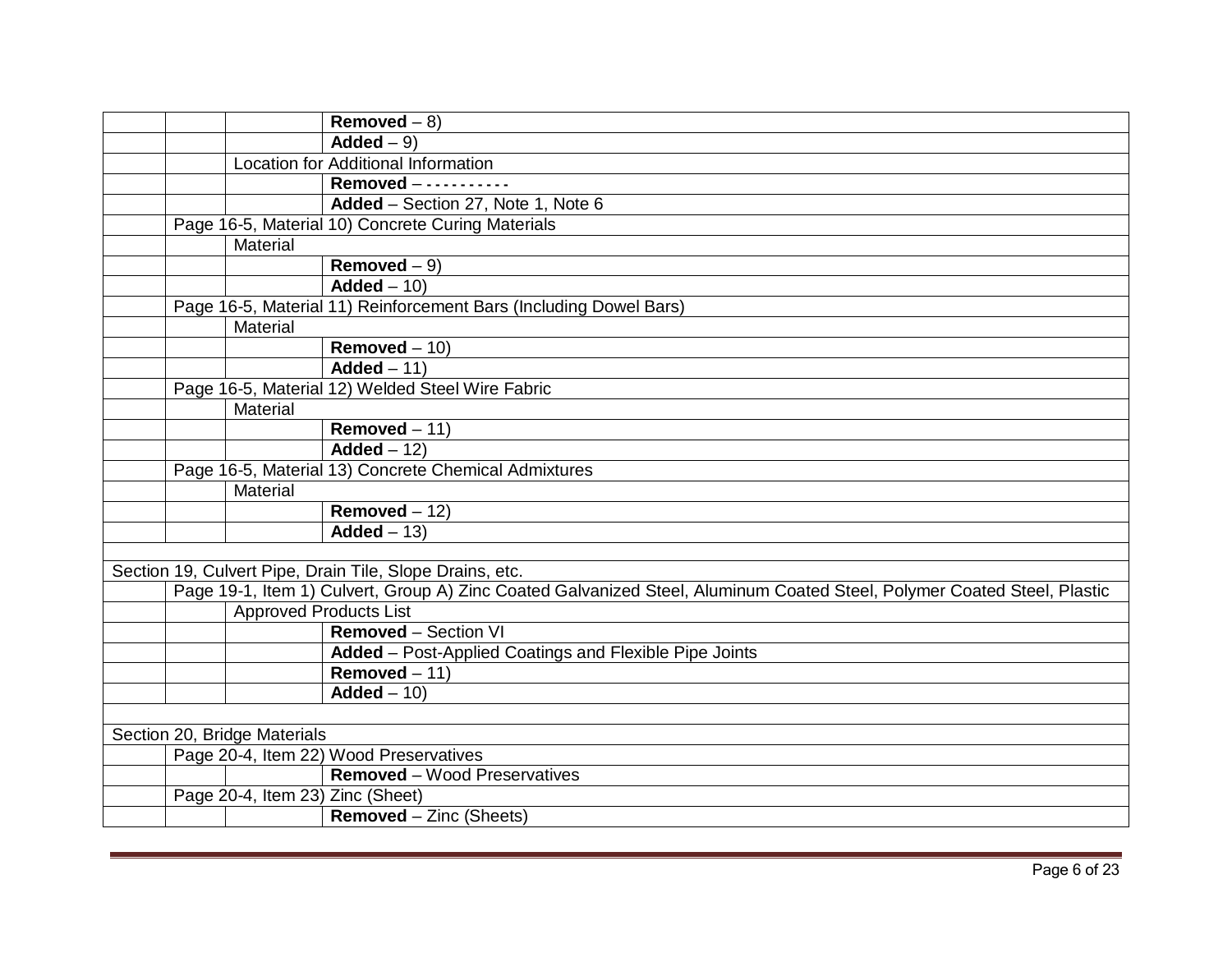|  | Page 20-4, Material 22) Reinforcement Bars |                                                                                       |  |
|--|--------------------------------------------|---------------------------------------------------------------------------------------|--|
|  | <b>Material</b>                            |                                                                                       |  |
|  |                                            | Removed $-24$ )                                                                       |  |
|  |                                            | $Added - 22)$                                                                         |  |
|  | Page 20-4, Material 23) Steel              |                                                                                       |  |
|  | Material                                   |                                                                                       |  |
|  |                                            | Removed $-25$ )                                                                       |  |
|  |                                            | $Added - 23$                                                                          |  |
|  |                                            | Page 20-4, Material 24) Precast and Prestressed Concrete Units                        |  |
|  | Material                                   |                                                                                       |  |
|  |                                            | Removed $-26$ )                                                                       |  |
|  |                                            | $\overline{\mathsf{Added} - 24}$                                                      |  |
|  |                                            | Page 20-4, Material 25) Prestressed Steel Wire Strand                                 |  |
|  | Material                                   |                                                                                       |  |
|  |                                            | Removed $-27$ )                                                                       |  |
|  |                                            | $\overline{\mathsf{Added}} - 25$                                                      |  |
|  |                                            | Page 20-4, Material 26) Prestressed Fine and Coarse Aggregate                         |  |
|  | Material                                   |                                                                                       |  |
|  |                                            | Removed $-28$ )                                                                       |  |
|  |                                            | $Added - 26$                                                                          |  |
|  |                                            | Page 20-4, Material 27) Structural Steel for Concrete Girder Bridges                  |  |
|  | Material                                   |                                                                                       |  |
|  |                                            | Removed $-29$ )                                                                       |  |
|  |                                            | Added $-27$ )                                                                         |  |
|  |                                            | Page 20-4, Material 28) Structural Fasteners for Concrete Girder Bridges              |  |
|  | Material                                   |                                                                                       |  |
|  |                                            | Removed $-30$ )                                                                       |  |
|  |                                            | $Added - 28$                                                                          |  |
|  |                                            |                                                                                       |  |
|  | Section 23, Traffic Control                |                                                                                       |  |
|  |                                            | Page 23-1, Item 1) Barricade Warning Sign, Drum, and Tubular Post Reflective Material |  |
|  | Sample Required                            |                                                                                       |  |
|  |                                            | Added - by field personnel                                                            |  |
|  |                                            | Removed - report                                                                      |  |
|  |                                            | Added - reported                                                                      |  |
|  |                                            |                                                                                       |  |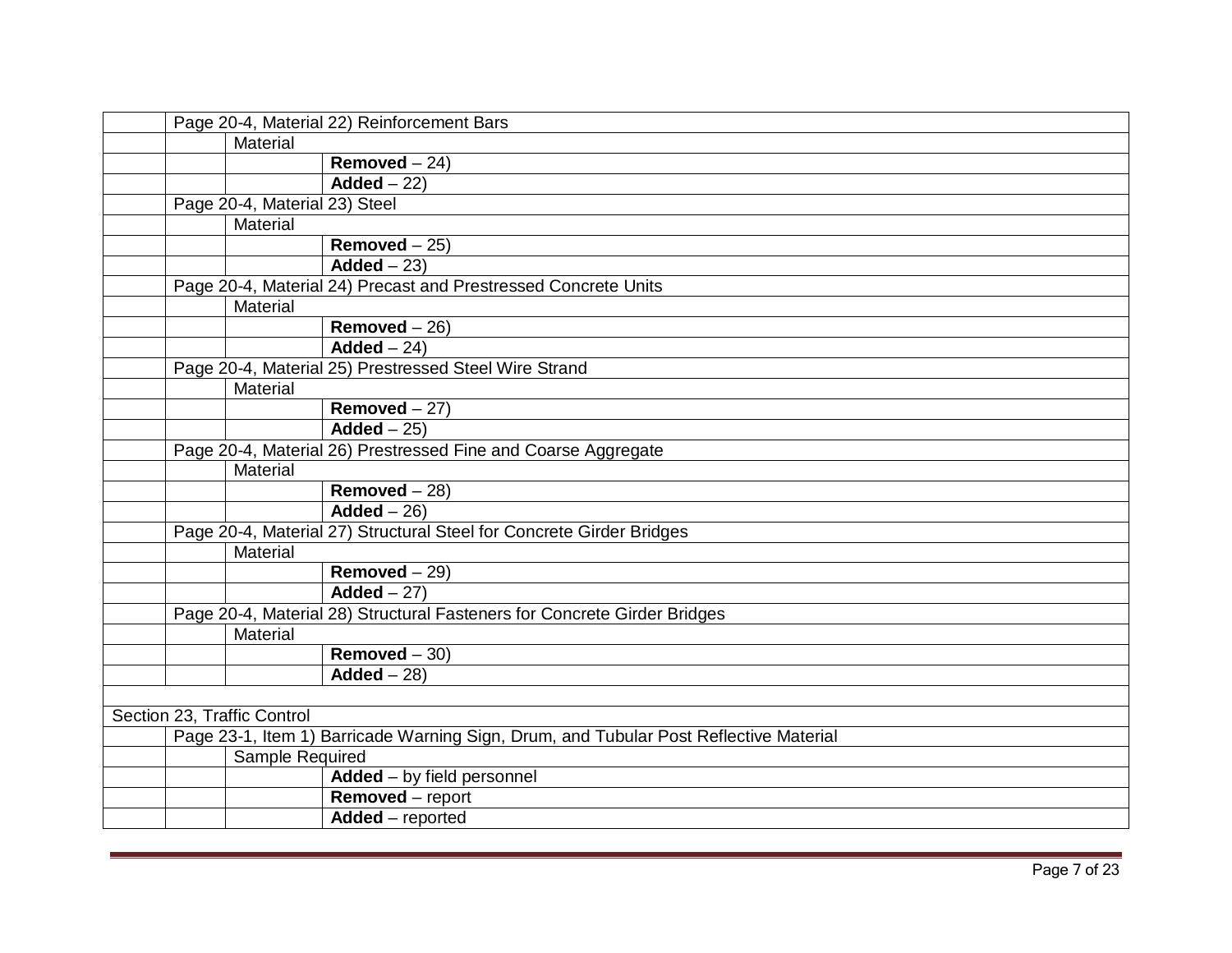| Page 23-1, Item 3) Thermoplastic Pavement Marking |                               |                                                                   |
|---------------------------------------------------|-------------------------------|-------------------------------------------------------------------|
|                                                   |                               | <b>Manufacturer Certified Tests Required</b>                      |
|                                                   |                               | Removed - Yes                                                     |
|                                                   |                               | Added - No                                                        |
|                                                   |                               | Page 23-1, Item 4) Glass Beads for Thermoplastic Pavement Marking |
|                                                   |                               | Manufacturer Certified Tests Required                             |
|                                                   |                               | Removed - Yes                                                     |
|                                                   |                               | Added - No                                                        |
|                                                   |                               | Page 23-1, Item 5) Polyeurea Pavement Marking                     |
|                                                   | Item or Group                 |                                                                   |
|                                                   |                               | Removed - Epoxy                                                   |
|                                                   |                               | Added - Polyeurea                                                 |
|                                                   | <b>Approved Products List</b> |                                                                   |
|                                                   |                               | $Removed - No$                                                    |
|                                                   |                               | Added - Yes                                                       |
|                                                   |                               | <b>Manufacturer Certified Tests Required</b>                      |
|                                                   |                               | Removed - Yes                                                     |
|                                                   |                               | $Added - No$                                                      |
|                                                   |                               | Manufacturer Certification of Compliance Record                   |
|                                                   |                               | Removed - Yes                                                     |
|                                                   |                               | Added - No                                                        |
|                                                   |                               | Page 23-1, Item 6) Glass Beads for Polyeurea Pavement Marking     |
|                                                   | Item or Group                 |                                                                   |
|                                                   |                               | Removed - Epoxy                                                   |
|                                                   |                               | Added - Polyeurea                                                 |
|                                                   |                               | <b>Manufacturer Certified Tests Required</b>                      |
|                                                   |                               | Removed - Yes                                                     |
|                                                   |                               | $Added - No$                                                      |
|                                                   |                               | Page 23-1, Item 7) Wet Reflective Polyeurea Pavement Marking      |
|                                                   | Item or Group                 |                                                                   |
|                                                   |                               | Added - Item 7) Wet Reflective Polyeurea Pavement Marking         |
|                                                   | Sample Required               |                                                                   |
|                                                   |                               | $Added - No$                                                      |
|                                                   | <b>Approved Products List</b> |                                                                   |
|                                                   |                               | Added - Yes                                                       |
|                                                   |                               |                                                                   |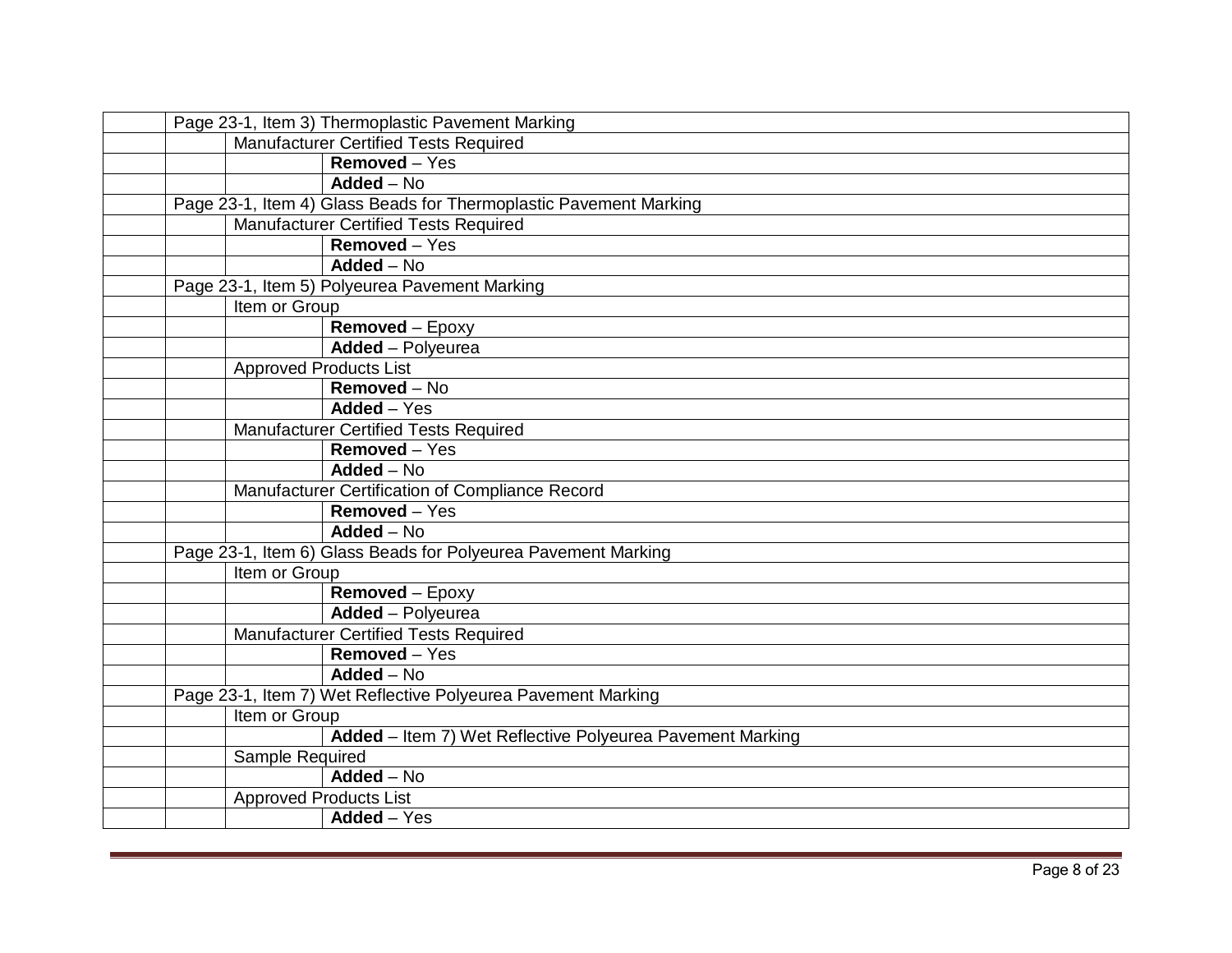|                 | Manufacturer Certified Tests Required                                  |
|-----------------|------------------------------------------------------------------------|
|                 | $Added - No$                                                           |
|                 | Manufacturer Certification of Compliance Record                        |
|                 | Added - No                                                             |
|                 | <b>Location of Additional Information</b>                              |
|                 |                                                                        |
|                 | Page 23-1, Item 8) Wet Reflective Media                                |
| Item or Group   |                                                                        |
|                 | Added - Item 8) Wet Reflective Media                                   |
| Sample Required |                                                                        |
|                 | Added - No                                                             |
|                 | <b>Approved Products List</b>                                          |
|                 | Added - Yes                                                            |
|                 | Manufacturer Certified Tests Required                                  |
|                 | Added - No                                                             |
|                 | Manufacturer Certification of Compliance Record                        |
|                 | <b>Added - No</b>                                                      |
|                 | Location of Additional Information                                     |
|                 |                                                                        |
|                 | Page 23-1, Item 9) Preformed Pavement Marking, Type IV                 |
| Item or Group   |                                                                        |
|                 | Removed $-7$                                                           |
|                 | Added $-9$                                                             |
|                 | Removed - Durable Retroreflective                                      |
|                 | Removed - Tape                                                         |
|                 | Removed $-$ I, II, III,                                                |
|                 | $Removed - )$                                                          |
|                 | Page 23-1, Item 10) Wet Reflective Preformed Pavement Marking, Type IV |
| Item or Group   |                                                                        |
|                 | Added - Item 10) Wet Reflective Preformed Pavement Marking, Type IV    |
| Sample Required |                                                                        |
|                 | Added - No                                                             |
|                 | <b>Approved Products List</b>                                          |
|                 | Added - Yes                                                            |
|                 | <b>Manufacturer Certified Tests Required</b>                           |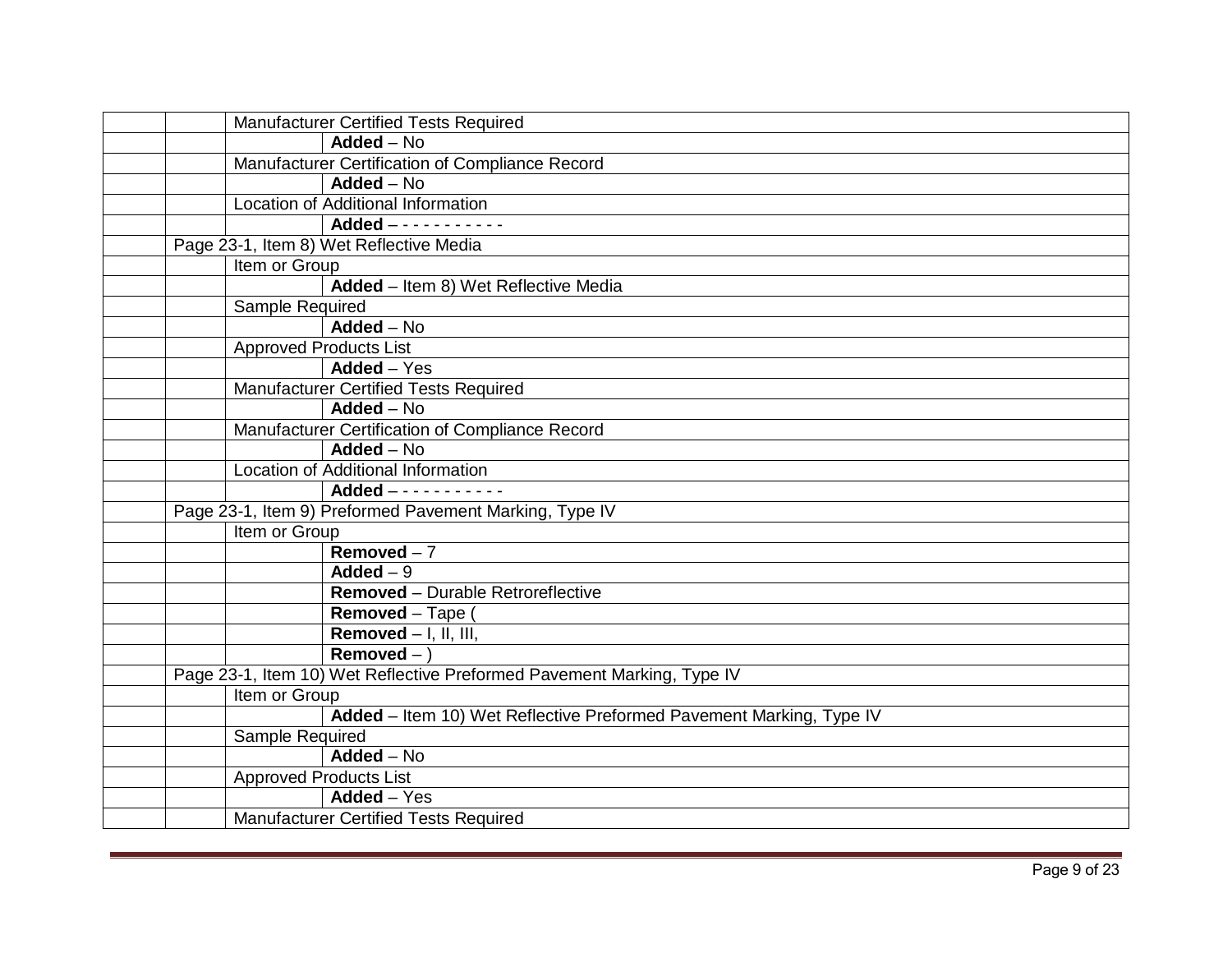|  |                 | Added $-\overline{N_0}$                                        |
|--|-----------------|----------------------------------------------------------------|
|  |                 | Manufacturer Certification of Compliance Record                |
|  |                 | Added - No                                                     |
|  |                 | <b>Location of Additional Information</b>                      |
|  |                 | Added -----------                                              |
|  |                 | Page 23-1, Item 11) Temporary Pavement Marking Tape, Type II   |
|  | Item or Group   |                                                                |
|  |                 | $Removed - 8$                                                  |
|  |                 | Added $-11$                                                    |
|  |                 | Page 23-2, Item 12) Paint for Permanent Pavement Marking       |
|  | Item or Group   |                                                                |
|  |                 | Added - Item 12) Paint for Permanent Pavement Marking          |
|  | Sample Required |                                                                |
|  |                 | Added - No                                                     |
|  |                 | <b>Approved Products List</b>                                  |
|  |                 | $Added - No$                                                   |
|  |                 | <b>Manufacturer Certified Tests Required</b>                   |
|  |                 | $Added - No$                                                   |
|  |                 | Manufacturer Certification of Compliance Record                |
|  |                 | Added - Yes, for each color                                    |
|  |                 | <b>Location of Additional Information</b>                      |
|  |                 | Added -----------                                              |
|  |                 | Page 23-2, Item 13) Glass Beads for Permanent Pavement Marking |
|  | Item or Group   |                                                                |
|  |                 | Added - Item 13) Glass Beads for Permanent Pavement Marking    |
|  | Sample Required |                                                                |
|  |                 | Added - No                                                     |
|  |                 | Approved Products List                                         |
|  |                 | Added - No                                                     |
|  |                 | Manufacturer Certified Tests Required                          |
|  |                 | $Added - No$                                                   |
|  |                 | Manufacturer Certification of Compliance Record                |
|  |                 | Added - Yes                                                    |
|  |                 | Location of Additional Information                             |
|  |                 | $Added$ - - - - - - - - - - -                                  |
|  |                 |                                                                |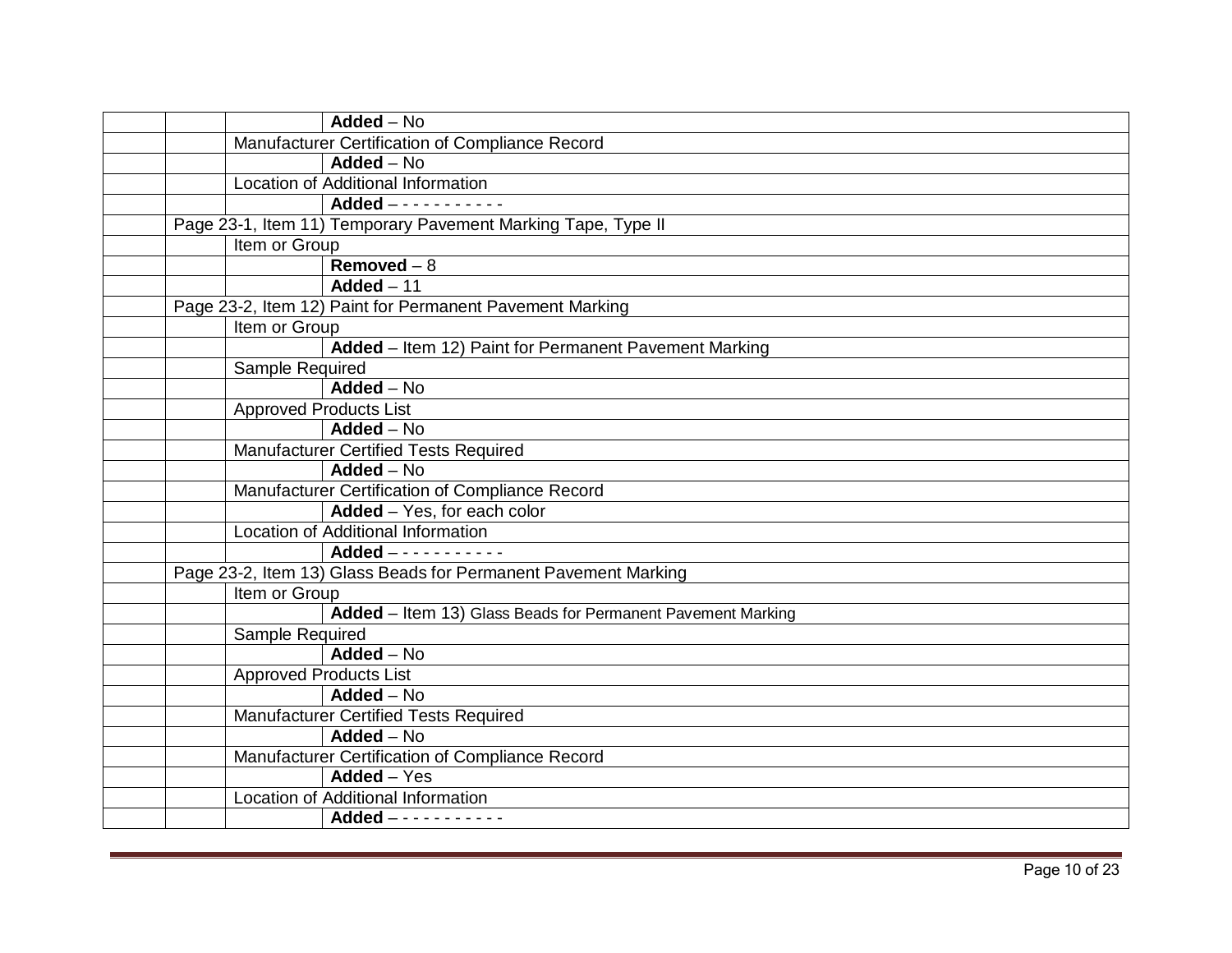|  |                               | Page 23-2, Item 14) Raised Pavement Markers (Temporary) |
|--|-------------------------------|---------------------------------------------------------|
|  | Item or Group                 |                                                         |
|  |                               | Added - Item 14) Raised Pavement Markers (Temporary)    |
|  | <b>Sample Required</b>        |                                                         |
|  |                               | Added - No                                              |
|  | <b>Approved Products List</b> |                                                         |
|  |                               | Added - Yes                                             |
|  |                               | Manufacturer Certified Tests Required                   |
|  |                               | $\overline{\mathsf{Added}} - \mathsf{No}$               |
|  |                               | Manufacturer Certification of Compliance Record         |
|  |                               | Added - No                                              |
|  |                               | <b>Location of Additional Information</b>               |
|  |                               | Added $- - - - - - - - - - -$                           |
|  |                               | Page 23-2, Item 15) Raised Pavement Markers (Overlay)   |
|  | Item or Group                 |                                                         |
|  |                               | Added - Item 15) Raised Pavement Markers (Overlay)      |
|  | Sample Required               |                                                         |
|  |                               | Added - No                                              |
|  | <b>Approved Products List</b> |                                                         |
|  |                               | Added - Yes                                             |
|  |                               | <b>Manufacturer Certified Tests Required</b>            |
|  |                               | Added - No                                              |
|  |                               | Manufacturer Certification of Compliance Record         |
|  |                               | Added - No                                              |
|  |                               | Location of Additional Information                      |
|  |                               | Added $- - - - - - - - - - -$                           |
|  |                               | Page 23-2, Item 16) Black Aggregate                     |
|  | Item or Group                 |                                                         |
|  |                               | Added - Item 16) Black Aggregate                        |
|  | Sample Required               |                                                         |
|  |                               | Added - No                                              |
|  |                               | <b>Approved Products List</b>                           |
|  |                               | $Added - No$                                            |
|  |                               | Manufacturer Certified Tests Required                   |
|  |                               | Added - No                                              |
|  |                               |                                                         |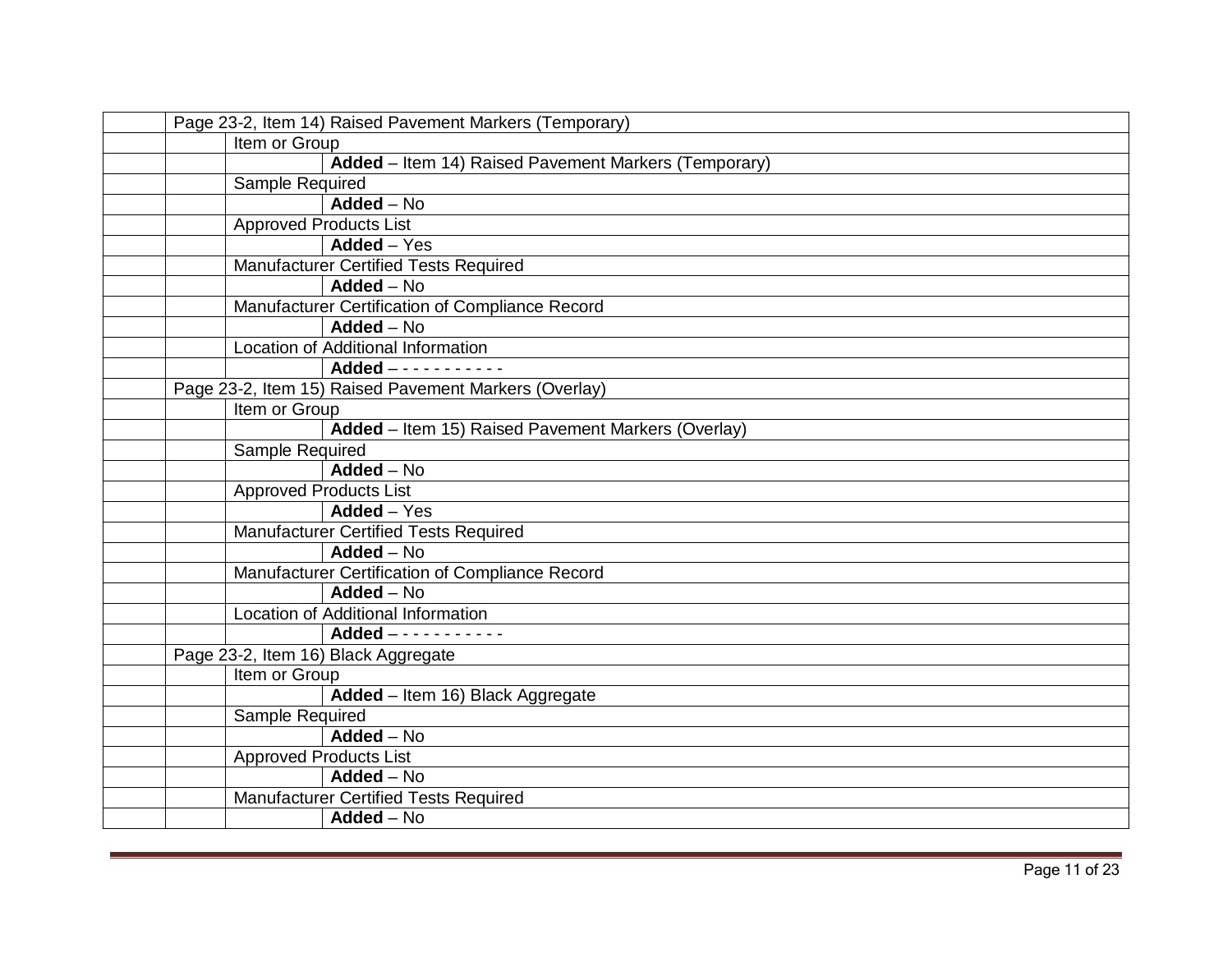|  | Manufacturer Certification of Compliance Record                           |
|--|---------------------------------------------------------------------------|
|  | Added - Yes                                                               |
|  | Location of Additional Information                                        |
|  | Added -----------                                                         |
|  | Page 23-2, Item 9) Paint for Temporary Pavement Marking                   |
|  | Removed - 9) Paint for Temporary Pavement Marking                         |
|  | Page 23-2, Item 10) Glass Beads for Temporary Pavement Marking            |
|  | Removed - 10) Glass Beads for Temporary Pavement Marking                  |
|  | Page 23-2, Item 11) Raised Pavement Markers (Plowable and Temporary Type) |
|  | Removed - 11) Raised Pavement Markers (Plowable and Temporary Type)       |
|  | Page 23-2, Item 12) Overlay Markers                                       |
|  | Removed - 12) Overlay Markers                                             |
|  | Page 23-2, Item 17) Tubular Posts                                         |
|  | Item or Group                                                             |
|  | $Removed - 13$                                                            |
|  | Added $-17$                                                               |
|  | Page 23-2, Item 18) Opposing Lane Dividers                                |
|  | Item or Group                                                             |
|  | $Removed - 14$                                                            |
|  | Added $-18$                                                               |
|  | Page 23-2, Item 19) Changeable Message Sign                               |
|  | Item or Group                                                             |
|  | Removed $-15$                                                             |
|  | $Added - 19$                                                              |
|  | Page 23-2, Item 20) Flashing Arrow Panel                                  |
|  | Item or Group                                                             |
|  | Removed $-16$                                                             |
|  | $\mathbf{Added} - 20$                                                     |
|  |                                                                           |
|  | Section 24, Roadside Development and Erosion Control                      |
|  | Page 24-1, Item 2) Rock Riprap, B) Filter Fabric for Rock Riprap          |
|  | Location of Additional Information                                        |
|  | Added - Section 27, Note 1, Note 26                                       |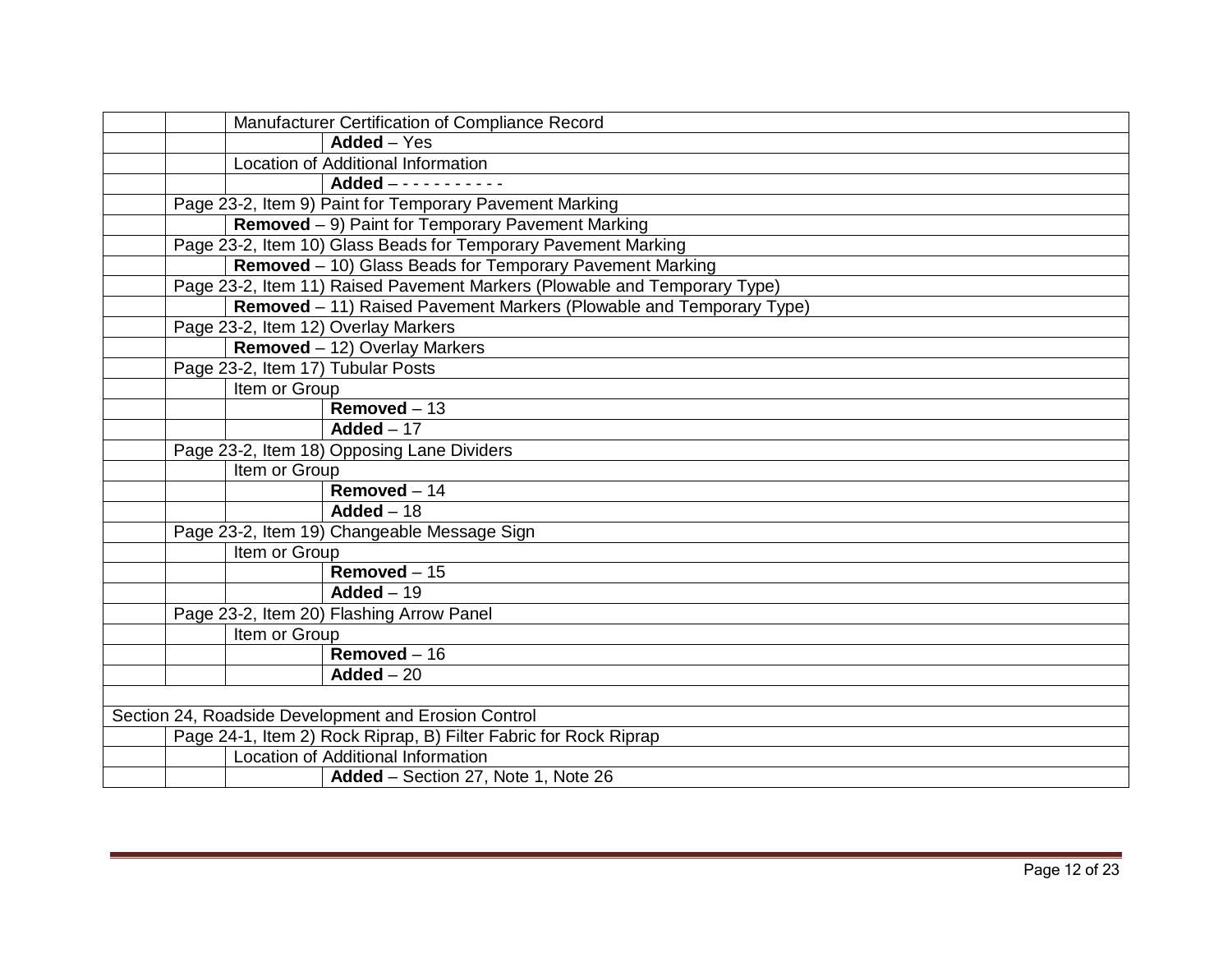| Section 27, Notes                                                                                                                                                                                                                                                                                                                                                                                                                                                                                        |  |  |  |  |  |
|----------------------------------------------------------------------------------------------------------------------------------------------------------------------------------------------------------------------------------------------------------------------------------------------------------------------------------------------------------------------------------------------------------------------------------------------------------------------------------------------------------|--|--|--|--|--|
| Page 27-3, Note 5, Crushed Rock Aggregate Inspected at the Source                                                                                                                                                                                                                                                                                                                                                                                                                                        |  |  |  |  |  |
| Removed – Crushed rock aggregates from eastern Nebraska which are inspected at the source by<br>department personnel or by the producers' certified inspector are governed as follows:                                                                                                                                                                                                                                                                                                                   |  |  |  |  |  |
| The scale weigh ticket accompanying truck shipments will show information pertinent to the material and<br>will also certify that the material was from stock tested by approved methods. The State Inspector will<br>forward to the Project Manager DR Form 156, Aggregate Shipments. These forms will furnish record of<br>shipment and other pertinent information. When received on the project, the same procedure as outlined<br>previously regarding the use of the aggregate should be observed. |  |  |  |  |  |
| Should any type or class of crushed rock be received without a Certification of Inspection tag, the<br>Materials and Research Division should be contacted for verification of whether or not the material is<br>acceptable for use.                                                                                                                                                                                                                                                                     |  |  |  |  |  |
| Added - This note was removed effective January 1, 2013.                                                                                                                                                                                                                                                                                                                                                                                                                                                 |  |  |  |  |  |
| Page 27-4, Note 6, Portland Cement Concrete                                                                                                                                                                                                                                                                                                                                                                                                                                                              |  |  |  |  |  |
| Removed – Concrete Cylinders for Pavement – A set of four 4x8 cylinders will be made for each day's<br>placement.                                                                                                                                                                                                                                                                                                                                                                                        |  |  |  |  |  |
| Mandatory testing is required at 7 and 28 days. The Project Manager may request a change in the age<br>of testing providing there are two cylinders for the 28-day strength. Extra cylinders shall be made if<br>early testing is requested by the contractor.                                                                                                                                                                                                                                           |  |  |  |  |  |
| Concrete Cylinders for Structures - A set of four 4x8 cylinders will be made for the first 100 cubic yards<br>placed. An additional set of four 4x8 cylinders are required for placements in excess 100 cubic yards.                                                                                                                                                                                                                                                                                     |  |  |  |  |  |
| <b>Removed</b> $-7$ and                                                                                                                                                                                                                                                                                                                                                                                                                                                                                  |  |  |  |  |  |
| Added - If the compressive strength is obtained earlier than 28 days, the remaining cylinders are not<br>required to be tested.                                                                                                                                                                                                                                                                                                                                                                          |  |  |  |  |  |
| Page 27-8, Note 26, Rock Riprap and Gabion Stone Fill                                                                                                                                                                                                                                                                                                                                                                                                                                                    |  |  |  |  |  |
| $\overline{\mathsf{Added}} - \mathsf{size},$                                                                                                                                                                                                                                                                                                                                                                                                                                                             |  |  |  |  |  |
| Removed – At the completion of the project, the Project Manager should advise the Materials and                                                                                                                                                                                                                                                                                                                                                                                                          |  |  |  |  |  |
| Research Division as to the producer, the location of the quarry, and the date shipped.                                                                                                                                                                                                                                                                                                                                                                                                                  |  |  |  |  |  |
|                                                                                                                                                                                                                                                                                                                                                                                                                                                                                                          |  |  |  |  |  |
| Section 28, Quality Assurance Program for Construction Materials                                                                                                                                                                                                                                                                                                                                                                                                                                         |  |  |  |  |  |
| Page 28-A-4, Table A-1, Test Methods for Qualification of Sampling and Testing Personnel                                                                                                                                                                                                                                                                                                                                                                                                                 |  |  |  |  |  |
| Laboratory and Field Technician Certifications                                                                                                                                                                                                                                                                                                                                                                                                                                                           |  |  |  |  |  |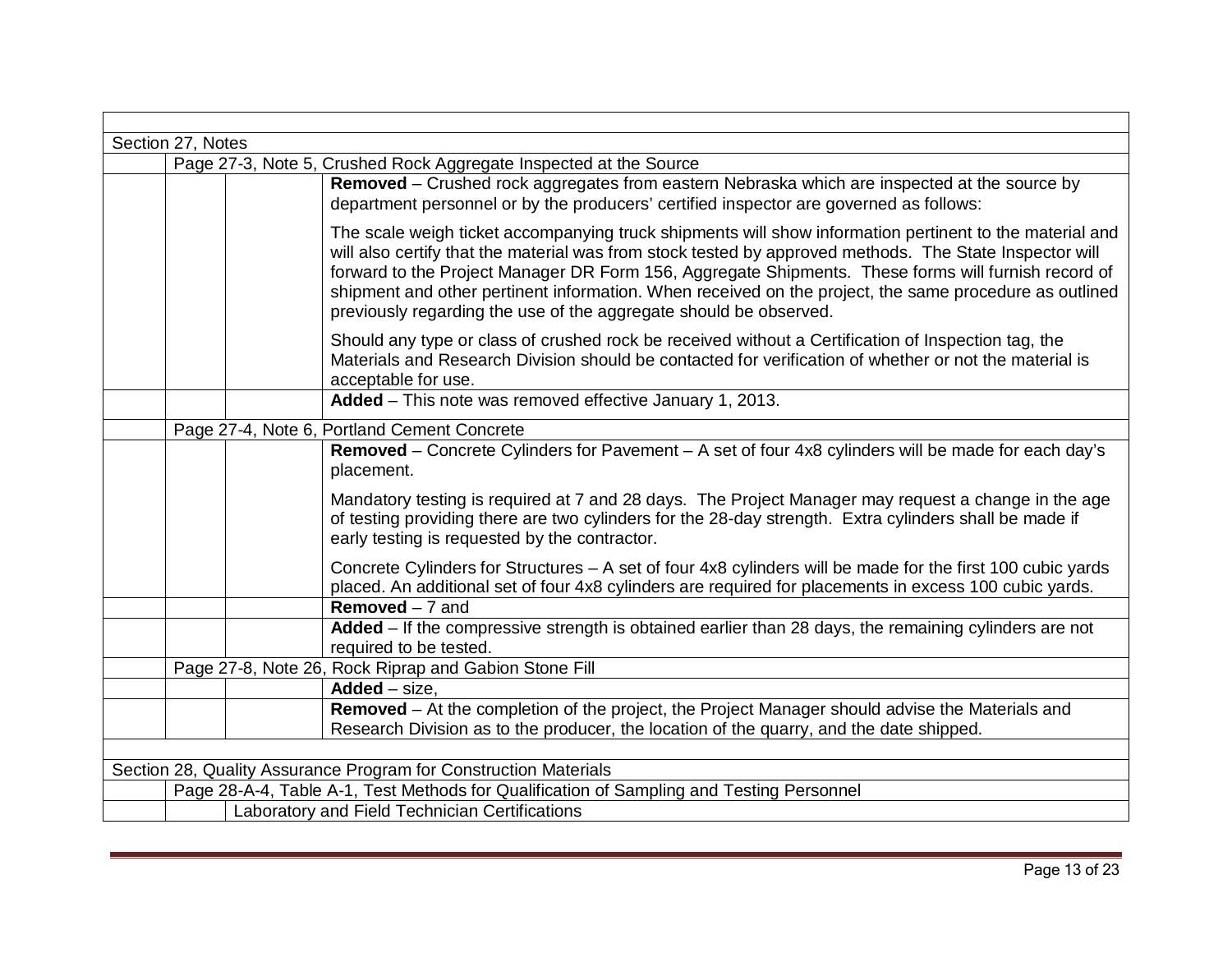|               | Concrete - Laboratory                                    |
|---------------|----------------------------------------------------------|
|               | Removed - PCC                                            |
|               | <b>Added</b> – Concrete                                  |
|               | <b>Added</b> - Technician                                |
|               | Concrete - Laboratory -                                  |
|               | <b>Added</b> – Maturity Curve Method of Development      |
|               | Added $-5$ Year                                          |
|               | Concrete - Field - ACI Concrete Field Testing Technician |
|               | Removed - PCC                                            |
|               | <b>Added</b> – Concrete                                  |
|               | <b>Added</b> – Testing                                   |
|               | Concrete - Field - Concrete Plant Batcher                |
|               | Removed - NDOR PCC Inspector                             |
|               | <b>Added</b> - Concrete Plant Batcher                    |
|               | Concrete - Field - Fundamentals of Concrete              |
|               | Removed - NDOR PCC Field Inspector                       |
|               | <b>Added - Fundamentals of Concrete</b>                  |
|               | <b>Removed</b> - 5 Year                                  |
|               | <b>Added</b> - Lifetime                                  |
|               | Concrete - Field - Maturity Method Field Monitoring      |
|               | <b>Added</b> - Maturity Method Field Monitoring          |
|               | Added - 5 Year                                           |
|               | Concrete - Field - Profilograph Operator                 |
|               | <b>Added</b> - Profilograph Operator                     |
|               | Added - 5 Year                                           |
|               | Concrete - Field - Portland Cement Sampler               |
|               | <b>Added</b> - Portland Cement Sampler                   |
|               | <b>Added</b> - One-Time Review                           |
|               | Soils - Laboratory                                       |
|               | Removed - Level                                          |
| Soils - Field |                                                          |
|               | Removed - Level                                          |
|               | Asphalt - Laboratory                                     |
|               | Added - Asphaltic                                        |
|               | Removed - Test                                           |
|               |                                                          |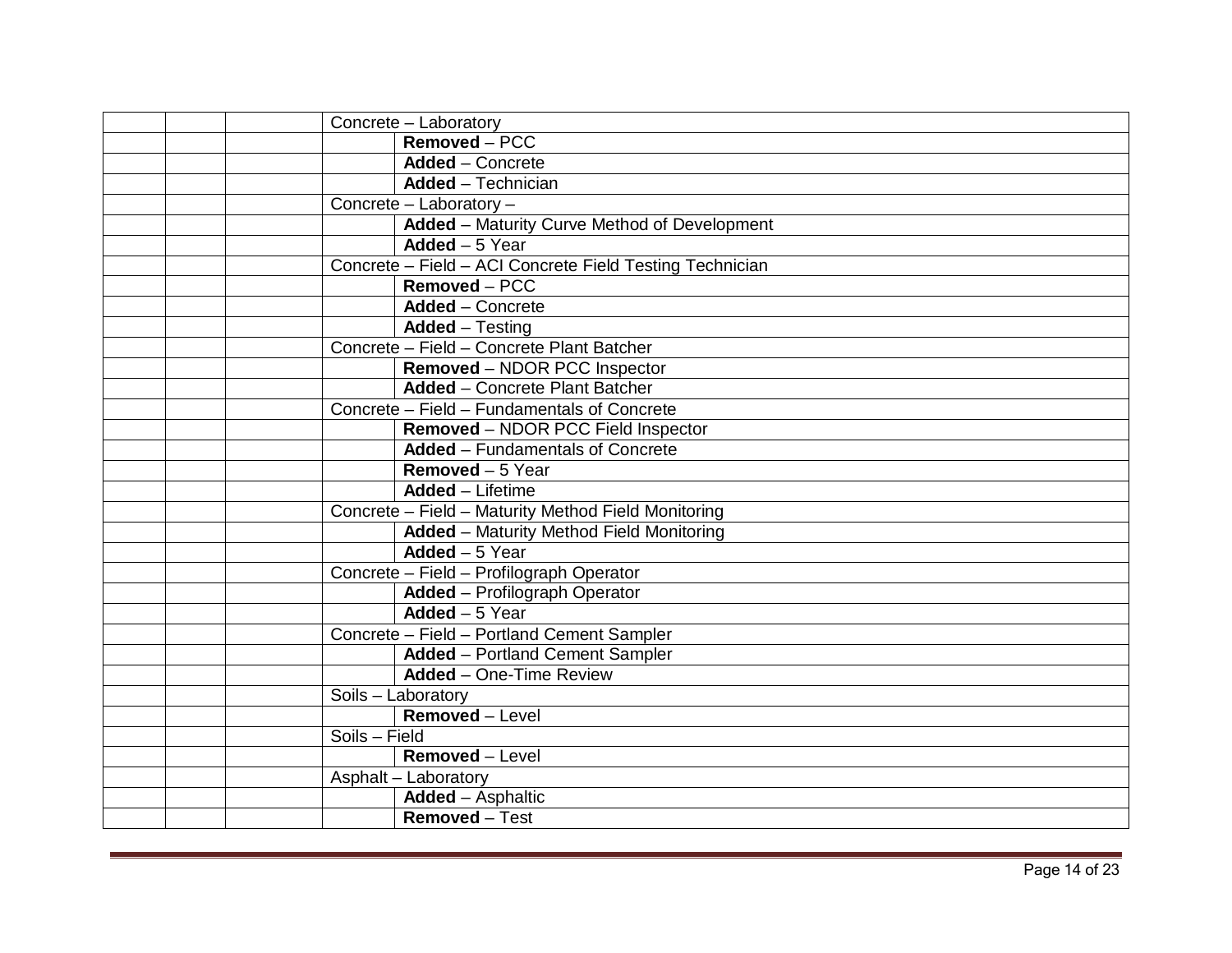|                                        | Asphalt - Field                                                                          |
|----------------------------------------|------------------------------------------------------------------------------------------|
|                                        | <b>Added</b> – One-Time Review                                                           |
|                                        | <b>Added</b> – Asphaltic                                                                 |
|                                        | <b>Added - Asphaltic</b>                                                                 |
|                                        | Page 28-A-5, Table A-1, Test Methods for Qualification of Sampling and Testing Personnel |
| <b>Concrete Laboratory Technicians</b> |                                                                                          |
|                                        | ACI Concrete Strength Testing Technician - Certification                                 |
|                                        | Removed - PCC                                                                            |
|                                        | <b>Added</b> – Concrete                                                                  |
|                                        | Removed - ACI PCC Field Test Technician                                                  |
|                                        | $Added - NA$                                                                             |
|                                        | ACI Concrete Strength Testing Technician - Proficiency                                   |
|                                        | Added $- C$ 1231                                                                         |
| <b>Concrete Laboratory Technicians</b> |                                                                                          |
|                                        | Maturity Curve Method of Development - Certification                                     |
|                                        | Added - NDOR                                                                             |
|                                        | <b>Added</b> - Materials & Research                                                      |
|                                        | Removed – PCC                                                                            |
|                                        | <b>Added</b> – Concrete                                                                  |
|                                        | <b>Added</b> - Technician                                                                |
|                                        | Removed - PCC                                                                            |
|                                        | <b>Added</b> – Concrete                                                                  |
|                                        | Page 28-A-6, Table A-1, Test Methods for Qualification of Sampling and Testing Personnel |
| <b>Concrete Field Technicians</b>      |                                                                                          |
|                                        | ACI Concrete Field Testing Technician - Certification                                    |
|                                        | Removed - PCC                                                                            |
|                                        | <b>Added - Concrete</b>                                                                  |
|                                        | <b>Added</b> – Testing                                                                   |
|                                        | Added - An ACI                                                                           |
| <b>Concrete Field Technicians</b>      |                                                                                          |
|                                        | Concrete Plant Batcher - Certification                                                   |
|                                        | Removed - NDOR PCC Plant Inspector                                                       |
|                                        | <b>Added</b> – Concrete Plant Batcher                                                    |
|                                        | Added - This course has been prepared to cover the Fundamentals of Concrete, Hydration,  |
|                                        | Critical Properties, Tempering, Hot & Cold Weather, Batching & Mixing, Designing and     |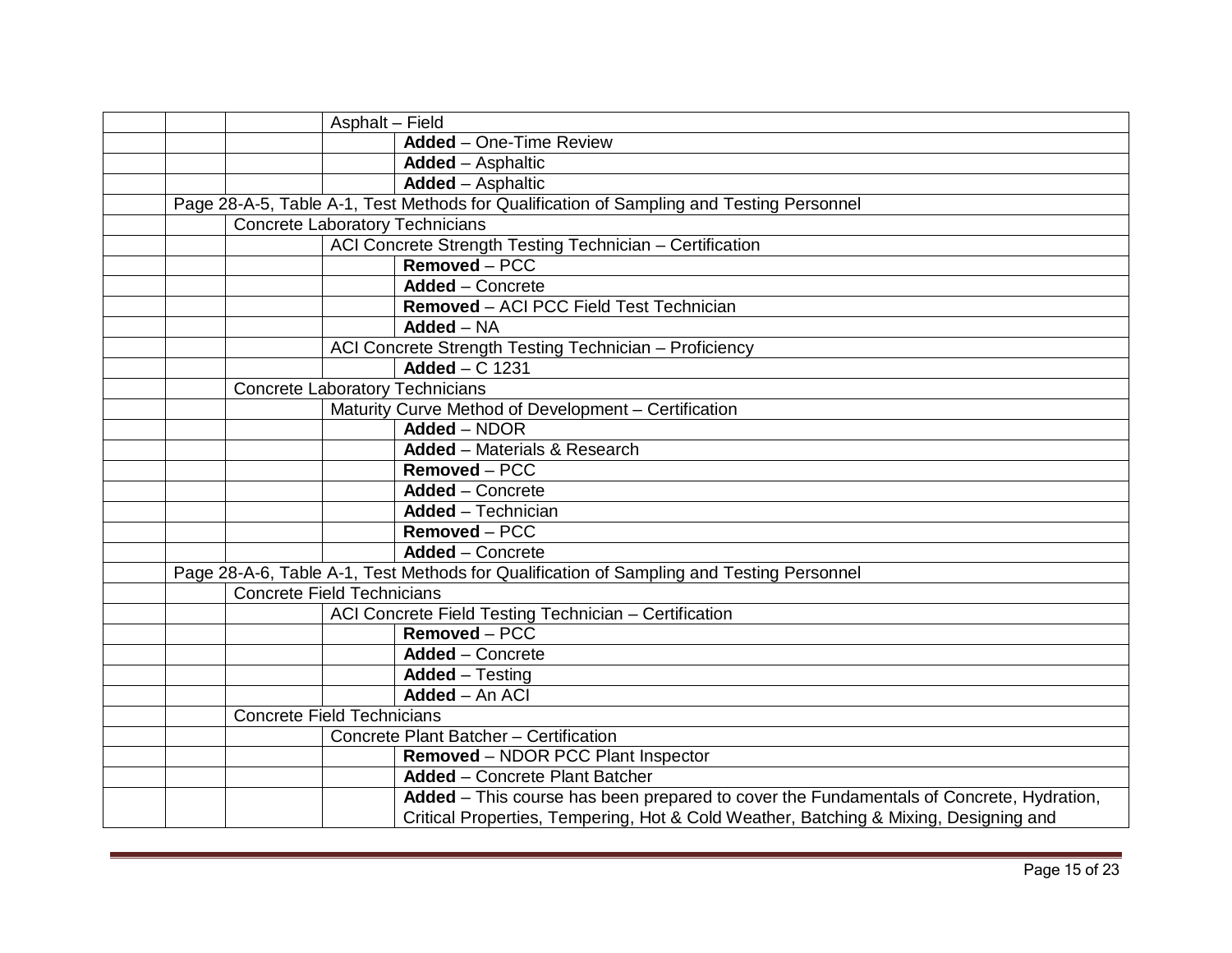|  |                                   | Proportioning of Concrete.                                                               |
|--|-----------------------------------|------------------------------------------------------------------------------------------|
|  |                                   | Removed - a NDOR PCC Plant Inspector                                                     |
|  |                                   | <b>Added</b> - Concrete Plant Batcher                                                    |
|  |                                   | Removed - ACI PCC Field Test Technician in addition to                                   |
|  |                                   | Removed - NDOR Concrete Plant Inspector - Level II                                       |
|  |                                   | <b>Added</b> - Concrete Plant Batcher                                                    |
|  |                                   | <b>Added</b> - Materials & Research                                                      |
|  |                                   | Removed - ACI PCC Field Test Tech                                                        |
|  |                                   | $Added - NA$                                                                             |
|  |                                   | Page 28-A-7, Table A-1, Test Methods for Qualification of Sampling and Testing Personnel |
|  | <b>Concrete Field Technicians</b> |                                                                                          |
|  |                                   | Fundamentals of Concrete - Certification                                                 |
|  |                                   | <b>Removed - NDOR PCC Field Inspector</b>                                                |
|  |                                   | <b>Added</b> – Fundamentals of Concrete                                                  |
|  |                                   | <b>Added</b> – Batching and Mixing                                                       |
|  |                                   | Removed - PCC Field Inspector                                                            |
|  |                                   | <b>Added - Fundamentals of Concrete</b>                                                  |
|  |                                   | Removed - This course is required for NDOR inspectors.                                   |
|  |                                   | Removed - NDOR Concrete Field Inspector - Level II                                       |
|  |                                   | <b>Added - Fundamentals of Concrete</b>                                                  |
|  |                                   | Removed - Nebraska Concrete and Aggregate Association                                    |
|  |                                   | Added - NDOR Materials & Research/LTAP                                                   |
|  |                                   | Removed - 5 Year                                                                         |
|  |                                   | <b>Added</b> - Lifetime                                                                  |
|  |                                   | <b>Added</b> - Materials & Research                                                      |
|  |                                   | Removed - ACI PCC Field Test Tech                                                        |
|  |                                   | <b>Added - NA</b>                                                                        |
|  | <b>Concrete Field Technicians</b> |                                                                                          |
|  |                                   | Maturity Method Field Monitoring - Certification                                         |
|  |                                   | Added - NDOR                                                                             |
|  |                                   | <b>Added</b> - Materials & Research                                                      |
|  |                                   | Page 28-A-8, Table A-1, Test Methods for Qualification of Sampling and Testing Personnel |
|  | <b>Concrete Field Technicians</b> |                                                                                          |
|  |                                   | Profilograph Operator - Certification                                                    |
|  |                                   | Added - NDOR                                                                             |
|  |                                   |                                                                                          |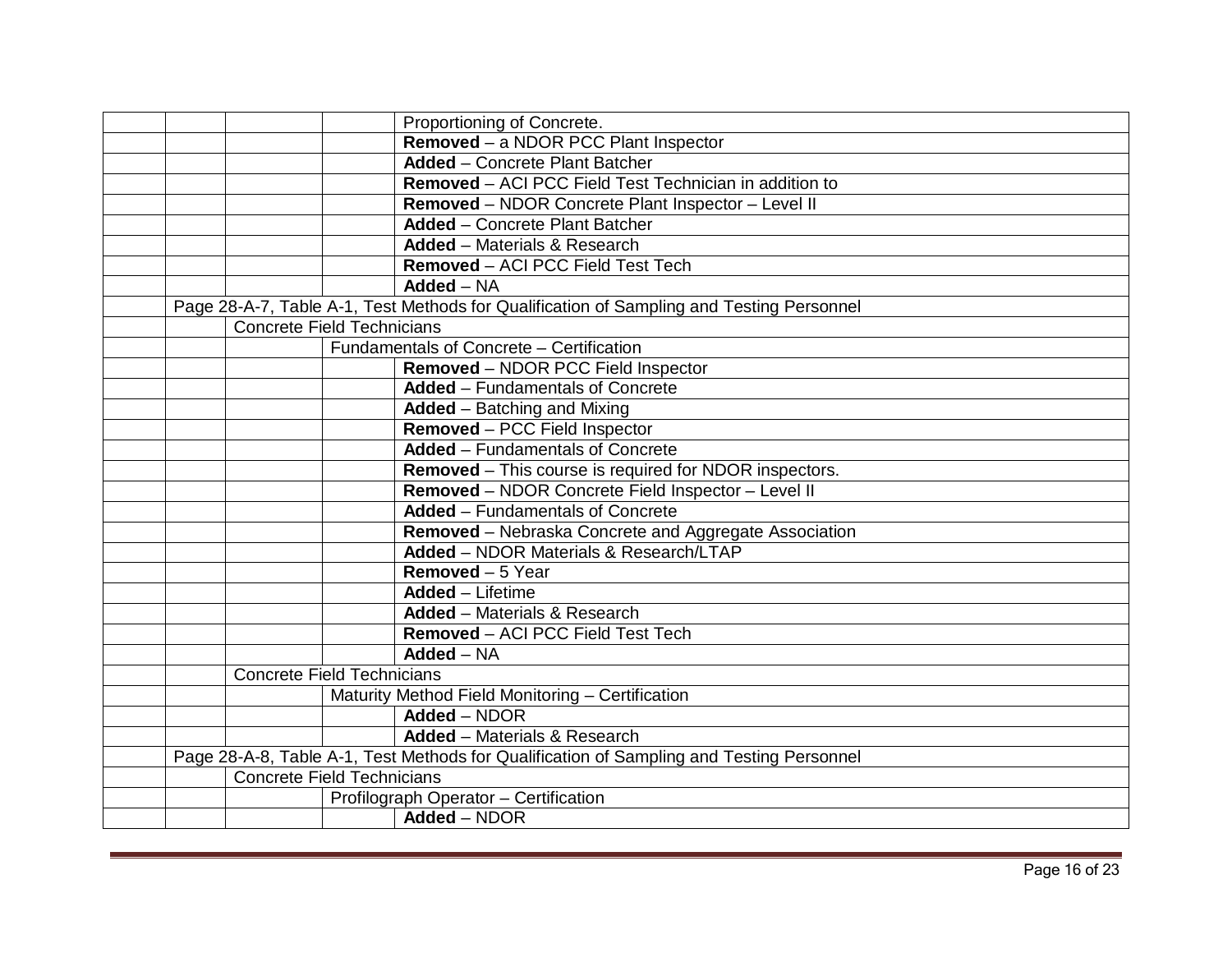|  |                                    | <b>Added</b> - Materials & Research                                                       |
|--|------------------------------------|-------------------------------------------------------------------------------------------|
|  |                                    | Portland Cement Sampler - Certification                                                   |
|  |                                    | Removed - Quality Assurance Manager                                                       |
|  |                                    | <b>Added</b> - Materials & Research                                                       |
|  |                                    | <b>Removed</b> – Quality Assurance Manager                                                |
|  |                                    | <b>Added</b> - Materials & Research                                                       |
|  |                                    | Page 28-A-9, Table A-1, Test Methods for Qualification of Sampling and Testing Personnel  |
|  |                                    | Soils Laboratory Technicians - Certification                                              |
|  |                                    | Earthwork Technician II                                                                   |
|  |                                    | <b>Added</b> - Materials & Research                                                       |
|  | Soils Field Technicians            |                                                                                           |
|  |                                    | Earthwork Technician I - Certification                                                    |
|  |                                    | <b>Added</b> - Materials & Research                                                       |
|  |                                    | <b>Added</b> - Hazardous Materials                                                        |
|  |                                    | Earthwork Technician I - Proficiency                                                      |
|  |                                    | Added - AASHTO T 2, Sampling of Aggregates                                                |
|  |                                    | Added - AASHTO T 11, Materials finer than 75 Microns (No. 200 Sieve) in Mineral           |
|  |                                    | Aggregates by Washing                                                                     |
|  |                                    | Added - AASHTO T 27, Sieve Analysis of Fine and Coarse Aggregates                         |
|  |                                    | Added - AASHTO T 248, Reducing Field Samples of Aggregate to Testing Size                 |
|  |                                    | Added - AASHTO T 255, Total Moisture Content of Aggregate by Drying                       |
|  |                                    | Page 28-A-10, Table A-1, Test Methods for Qualification of Sampling and Testing Personnel |
|  |                                    | Asphaltic Laboratory Technician - Certification                                           |
|  |                                    | Asphaltic Concrete Technician                                                             |
|  |                                    | <b>Added</b> - Asphaltic                                                                  |
|  |                                    | <b>Added</b> - Asphaltic                                                                  |
|  |                                    | <b>Added - Asphaltic</b>                                                                  |
|  |                                    | <b>Added</b> - Materials & Research                                                       |
|  |                                    | Page 28-A-11, Table A-1, Test Methods for Qualification of Sampling and Testing Personnel |
|  | <b>Asphaltic Field Technicians</b> |                                                                                           |
|  |                                    | PG Binder/Emulsion Sample Technician                                                      |
|  |                                    | <b>Removed</b> – Quality Assurance Manager                                                |
|  |                                    | <b>Added</b> – Materials & Research                                                       |
|  |                                    | <b>Removed</b> – Quality Assurance Manager                                                |
|  |                                    | <b>Added</b> - Materials & Research                                                       |
|  |                                    |                                                                                           |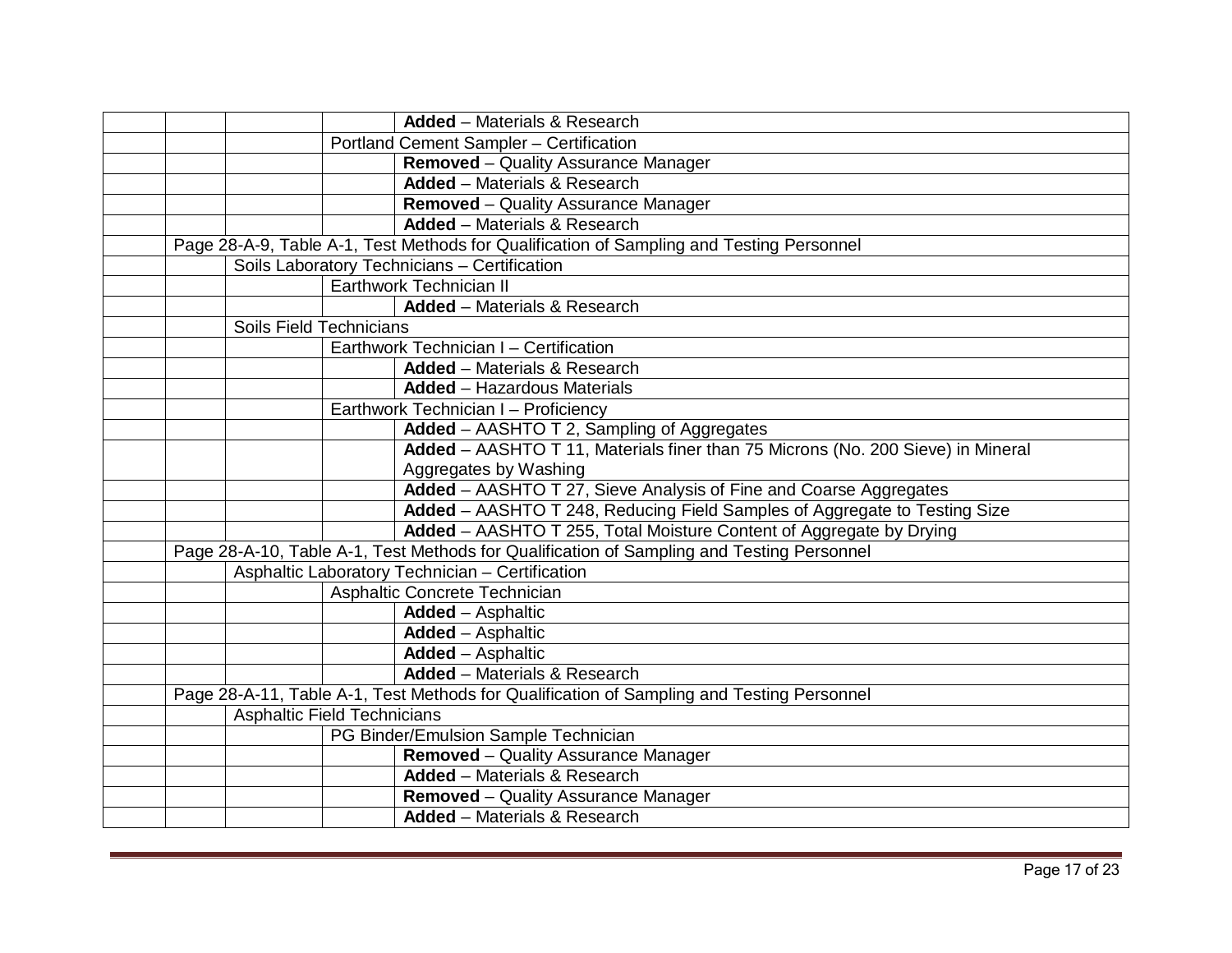|  |                                            | <b>Added</b> - Hazardous Material                                                         |
|--|--------------------------------------------|-------------------------------------------------------------------------------------------|
|  | <b>Asphaltic Field Technicians</b>         |                                                                                           |
|  |                                            | Asphaltic Field Technician I                                                              |
|  |                                            | <b>Added</b> - Asphaltic                                                                  |
|  |                                            | <b>Added</b> - Asphaltic                                                                  |
|  | <b>Asphaltic Field Technicians</b>         |                                                                                           |
|  |                                            | Asphaltic Field Technician II                                                             |
|  |                                            | <b>Added</b> - Asphaltic                                                                  |
|  |                                            | <b>Added</b> - Technician                                                                 |
|  |                                            | Page 28-A-12, Table A-1, Test Methods for Qualification of Sampling and Testing Personnel |
|  |                                            | <b>Provisional Certification - Concrete</b>                                               |
|  |                                            | Fundamentals of Concrete - Certification                                                  |
|  |                                            | Removed - PCC Technician Provisional Certification                                        |
|  |                                            | <b>Added</b> – Fundamentals of Concrete                                                   |
|  |                                            | <b>Removed</b> – Quality Assurance Manager                                                |
|  |                                            | <b>Added</b> - Materials & Research                                                       |
|  |                                            | <b>Removed</b> – Quality Assurance Manager                                                |
|  |                                            | <b>Added</b> - Materials & Research                                                       |
|  |                                            | Soil/Aggregate Technician Provisional - Certification                                     |
|  |                                            | <b>Removed</b> - Quality Assurance Manager                                                |
|  |                                            | <b>Added</b> – Materials & Research                                                       |
|  |                                            | <b>Removed</b> – Quality Assurance Manager                                                |
|  |                                            | <b>Added</b> - Materials & Research                                                       |
|  | <b>Provisional Certification - Asphalt</b> |                                                                                           |
|  |                                            | Asphaltic Technician Provisional Certification                                            |
|  |                                            | <b>Added - Asphaltic</b>                                                                  |
|  |                                            | Removed - Quality Assurance Manager                                                       |
|  |                                            | <b>Added</b> - Materials & Research                                                       |
|  |                                            | <b>Removed</b> – Quality Assurance Manager                                                |
|  |                                            | <b>Added</b> – Materials & Research                                                       |
|  |                                            | Page 28-A-13, Table A-1, Test Methods for Qualification of Sampling and Testing Personnel |
|  | <b>Provisional Certification - Asphalt</b> |                                                                                           |
|  |                                            | Asphaltic Concrete Technician Provisional - Certification                                 |
|  |                                            | <b>Removed</b> – Quality Assurance Manager                                                |
|  |                                            | <b>Added</b> - Materials & Research                                                       |
|  |                                            |                                                                                           |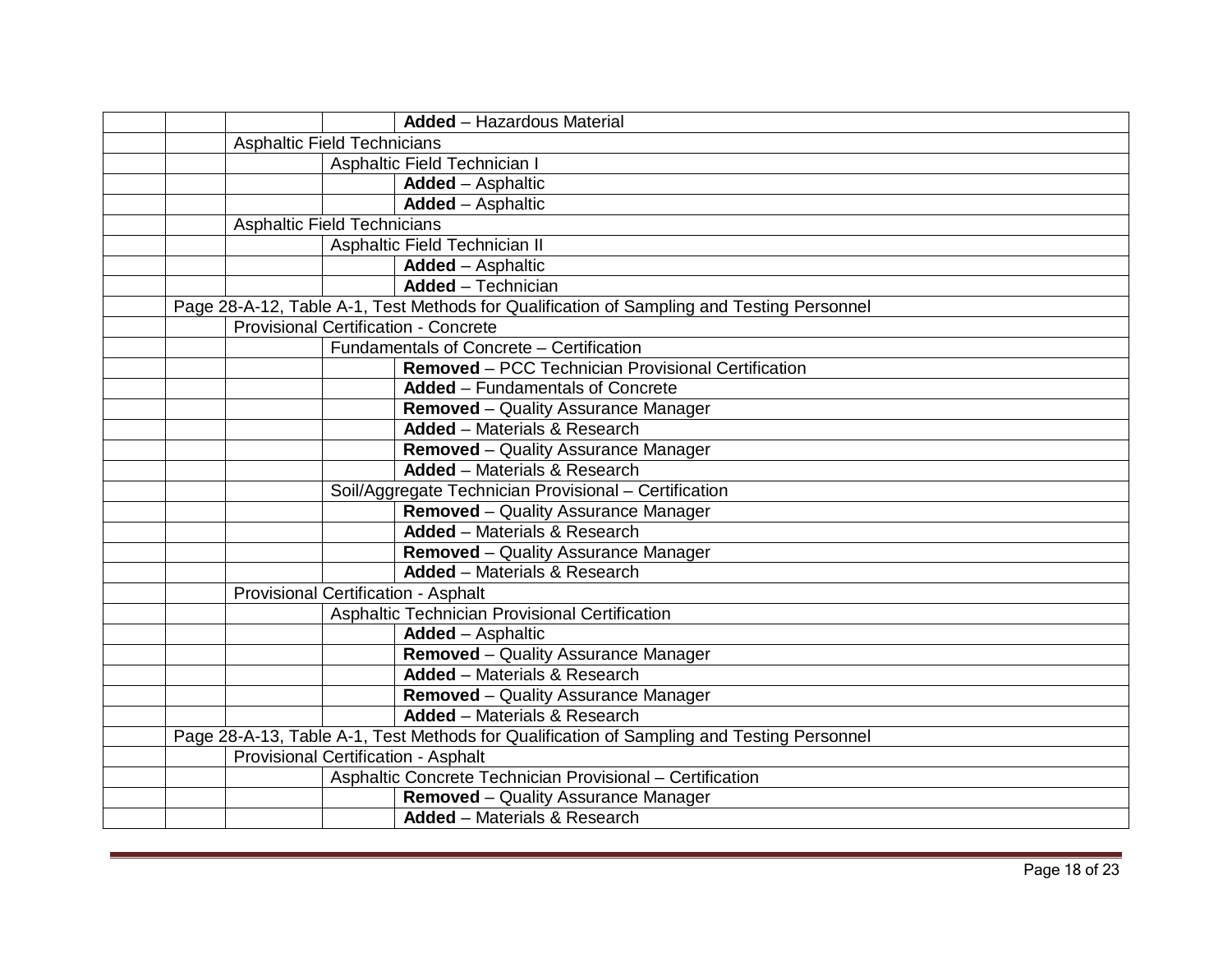|                                                        | Page 28-D-3, Appendix D, Acceptable Tolerance Limits for Independent Assurance Split or Proficiency Samples |                  |                                                                                 |  |
|--------------------------------------------------------|-------------------------------------------------------------------------------------------------------------|------------------|---------------------------------------------------------------------------------|--|
|                                                        | Asphalt Concrete (Superpave)                                                                                |                  |                                                                                 |  |
|                                                        |                                                                                                             |                  | Split Sample Tolerance                                                          |  |
|                                                        |                                                                                                             |                  | $\overline{\mathsf{Added}}$ -                                                   |  |
|                                                        |                                                                                                             |                  | No.16 (1.18 mm)<br>4%<br>No. 30 (600 µm)                                        |  |
|                                                        |                                                                                                             |                  | <b>Tolerance</b><br>No. 50 $(300 \mu m)$                                        |  |
|                                                        |                                                                                                             |                  | 2%<br>No. 200 (75 µm)<br><b>Tolerance</b>                                       |  |
|                                                        |                                                                                                             |                  | Removed - ** Percent in size fraction between two consecutive aggregate sieves. |  |
|                                                        |                                                                                                             |                  | Removed $-$ * See footnote page D-4                                             |  |
|                                                        | <b>Asphalt Concrete (Conventional)</b>                                                                      |                  |                                                                                 |  |
|                                                        |                                                                                                             |                  | Removed - * See footnote page D-4                                               |  |
|                                                        |                                                                                                             |                  | Page 28-F-1, Appendix F, Annual FHWA IA Program Report                          |  |
|                                                        |                                                                                                             |                  | Assessment of Technician Certification: Federally Funded State Projects on NHS  |  |
|                                                        |                                                                                                             | $Added$ – on NHS |                                                                                 |  |
| Page 28-F-2, Appendix F, Annual FHWA IA Program Report |                                                                                                             |                  |                                                                                 |  |
|                                                        |                                                                                                             |                  | <b>Assessment of Technician Certification Status</b>                            |  |
|                                                        |                                                                                                             |                  | <b>Required Certifications - Asphalt</b>                                        |  |
|                                                        |                                                                                                             |                  | <b>Removed</b> – Test                                                           |  |
|                                                        |                                                                                                             |                  | <b>Added</b> - Technician                                                       |  |
|                                                        |                                                                                                             |                  | <b>Required Certifications - Concrete</b>                                       |  |
|                                                        |                                                                                                             |                  | <b>Added - ACI Concrete</b>                                                     |  |
|                                                        |                                                                                                             |                  | Removed - PCC                                                                   |  |
|                                                        |                                                                                                             |                  | <b>Added</b> - Testing Technician                                               |  |
|                                                        |                                                                                                             |                  | Removed - PCC Plant Inspector NDOR Level II                                     |  |
|                                                        |                                                                                                             |                  | <b>Added</b> – Concrete Plant Batcher                                           |  |
|                                                        |                                                                                                             |                  | <b>Required Certifications - Soils</b>                                          |  |
|                                                        |                                                                                                             |                  | <b>Added</b> - Technician                                                       |  |
|                                                        |                                                                                                             |                  | <b>Removed - Level</b>                                                          |  |
|                                                        |                                                                                                             |                  | <b>Added</b> - Technician                                                       |  |
|                                                        |                                                                                                             |                  | <b>Removed - Level</b>                                                          |  |
|                                                        |                                                                                                             |                  | <b>Assessment of Technician Certification Status</b>                            |  |
|                                                        |                                                                                                             |                  | <b>Required Certifications - Asphalt</b>                                        |  |
|                                                        |                                                                                                             |                  | Removed - Test                                                                  |  |
|                                                        |                                                                                                             |                  | <b>Added</b> - Technician                                                       |  |
|                                                        |                                                                                                             |                  | <b>Required Certifications - Concrete</b>                                       |  |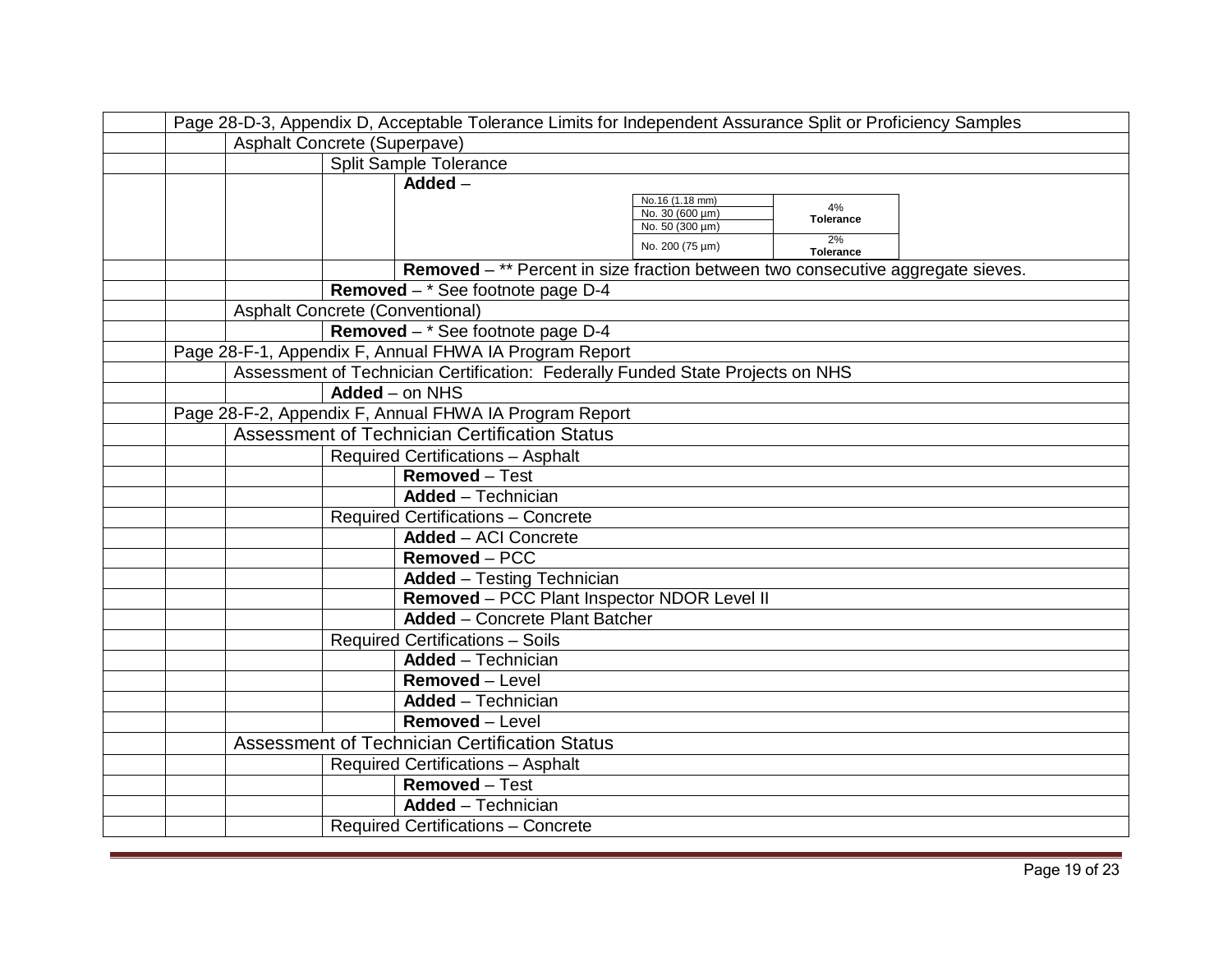|  | <b>Added - ACI Concrete</b>                            |
|--|--------------------------------------------------------|
|  | Removed - PCC                                          |
|  | <b>Added</b> - Testing Technician                      |
|  | $Removed - ACI$                                        |
|  | Removed - PCC Plant Inspector NDOR Level II            |
|  | <b>Added</b> - Concrete Plant Batcher                  |
|  | <b>Required Certifications - Soils</b>                 |
|  | <b>Added</b> - Technician                              |
|  | Removed - Level                                        |
|  | <b>Added</b> - Technician                              |
|  | Removed - Level                                        |
|  | Page 28-F-3, Appendix F, Annual FHWA IA Program Report |
|  | <b>Assessment of Technician Certification Status</b>   |
|  | <b>Required Certifications - Asphalt</b>               |
|  | Removed - Test                                         |
|  | <b>Added</b> - Technician                              |
|  | <b>Required Certifications - Concrete</b>              |
|  | Removed - Asphaltic Concrete Test Tech                 |
|  | <b>Added - ACI Concrete</b>                            |
|  | Removed - PCC                                          |
|  | <b>Added</b> - Testing Technician                      |
|  | Removed - ACI                                          |
|  | Removed - PCC Plant Inspector NDOR Level II            |
|  | <b>Added</b> - Concrete Plant Batcher                  |
|  | <b>Required Certifications - Soils</b>                 |
|  | <b>Added</b> - Technician                              |
|  | Removed - Level                                        |
|  | <b>Added</b> - Technician                              |
|  | Removed - Level                                        |
|  | Page 28-F-4, Appendix F, Annual FHWA IA Program Report |
|  | <b>Assessment of Technician Certification Status</b>   |
|  | <b>Required Certifications - Asphalt</b>               |
|  | Removed - Test                                         |
|  | <b>Added</b> - Technician                              |
|  | <b>Required Certifications - Concrete</b>              |
|  |                                                        |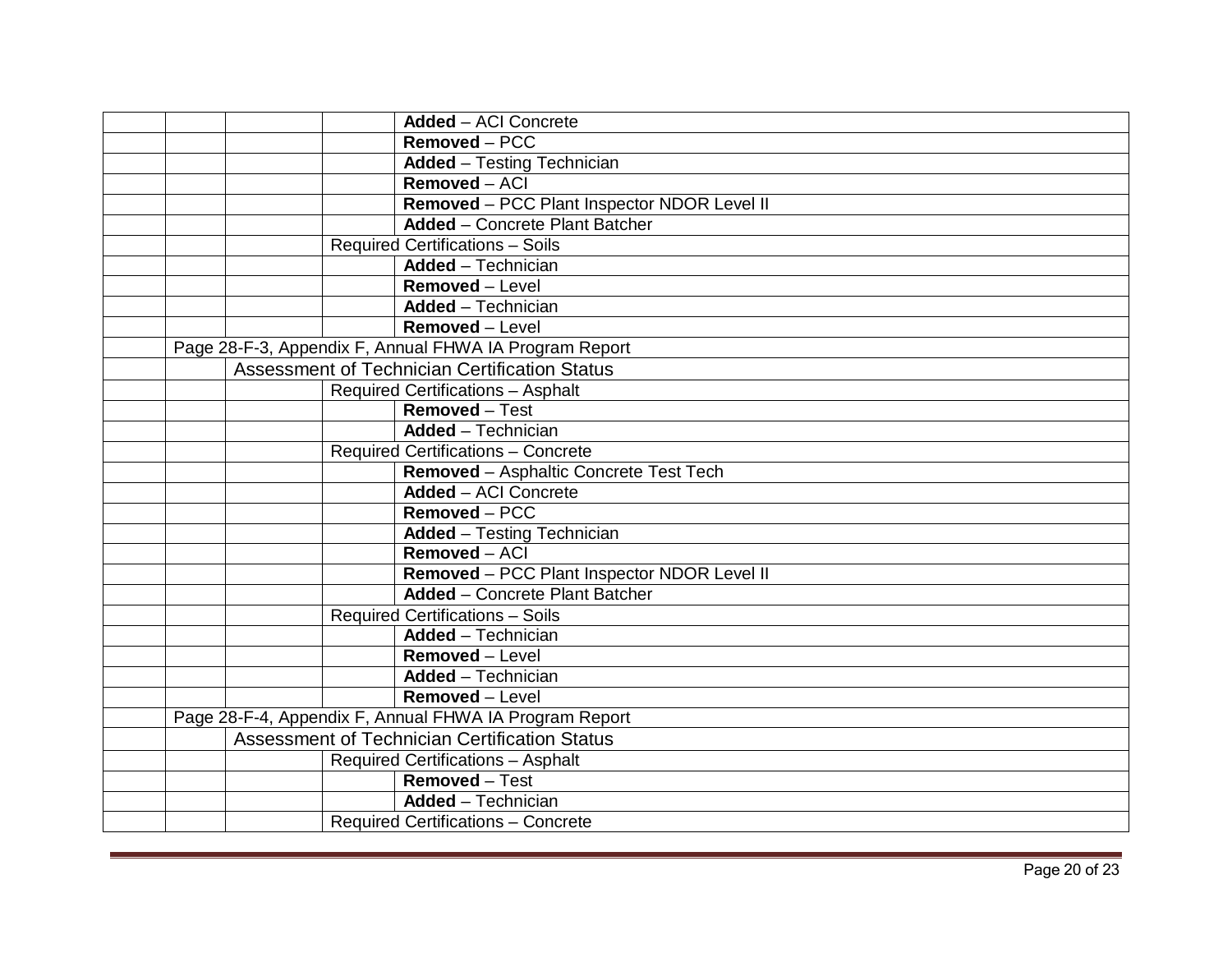|                      |                               |                | <b>Added - ACI Concrete</b>                                                                 |
|----------------------|-------------------------------|----------------|---------------------------------------------------------------------------------------------|
|                      |                               |                | Removed - PCC                                                                               |
|                      |                               |                | <b>Added</b> - Testing Technician                                                           |
|                      |                               |                | Removed - ACI                                                                               |
|                      |                               |                | Removed - PCC Plant Inspector NDOR Level II                                                 |
|                      |                               |                | <b>Added</b> – Concrete Plant Batcher                                                       |
|                      |                               |                | <b>Required Certifications - Soils</b>                                                      |
|                      |                               |                | <b>Added</b> - Technician                                                                   |
|                      |                               |                | Removed - Level                                                                             |
|                      |                               |                | <b>Added</b> - Technician                                                                   |
|                      |                               |                | <b>Removed</b> – Level                                                                      |
|                      |                               |                |                                                                                             |
| Section 29, Policies |                               |                |                                                                                             |
|                      |                               |                | Page 29-9, Policy 4, Acceptance Policy for Portland Cement and Interground/Blended Cements  |
|                      | <b>Approved Products List</b> |                |                                                                                             |
|                      |                               | #3             |                                                                                             |
|                      |                               |                | Removed $-1.10\%$                                                                           |
|                      |                               |                | $Added - 0.10%$                                                                             |
|                      |                               |                | Removed $-1.13%$                                                                            |
|                      |                               |                | Added $- 0.13%$                                                                             |
|                      |                               |                | Page 29-11, Policy 4, Acceptance Policy for Portland Cement and Interground/Blended Cements |
|                      |                               |                | Quality Control of Products on the Approved Products List                                   |
|                      |                               | <b>PCC Lab</b> |                                                                                             |
|                      |                               |                | Removed $-2.8.1$ .                                                                          |
|                      |                               |                | Added $-3$                                                                                  |
|                      |                               |                | Page 29-12, Policy 4, Acceptance Policy for Portland Cement and Interground/Blended Cements |
|                      |                               |                | Acceptance of Portland Cement and Interground/Blended Cements                               |
|                      |                               |                | <b>Added</b> – Cement                                                                       |
|                      |                               |                | Sample will include the following:                                                          |
|                      |                               |                | Removed-                                                                                    |
|                      |                               |                | Required Certified letter of Compliance                                                     |
|                      |                               |                | Date Sampled                                                                                |
|                      |                               |                | Comparison sample number and mill sample number                                             |
|                      |                               |                | <b>Location Name</b>                                                                        |
|                      |                               |                | (including Project, Distribution Plant or Ready Mix                                         |
|                      |                               |                |                                                                                             |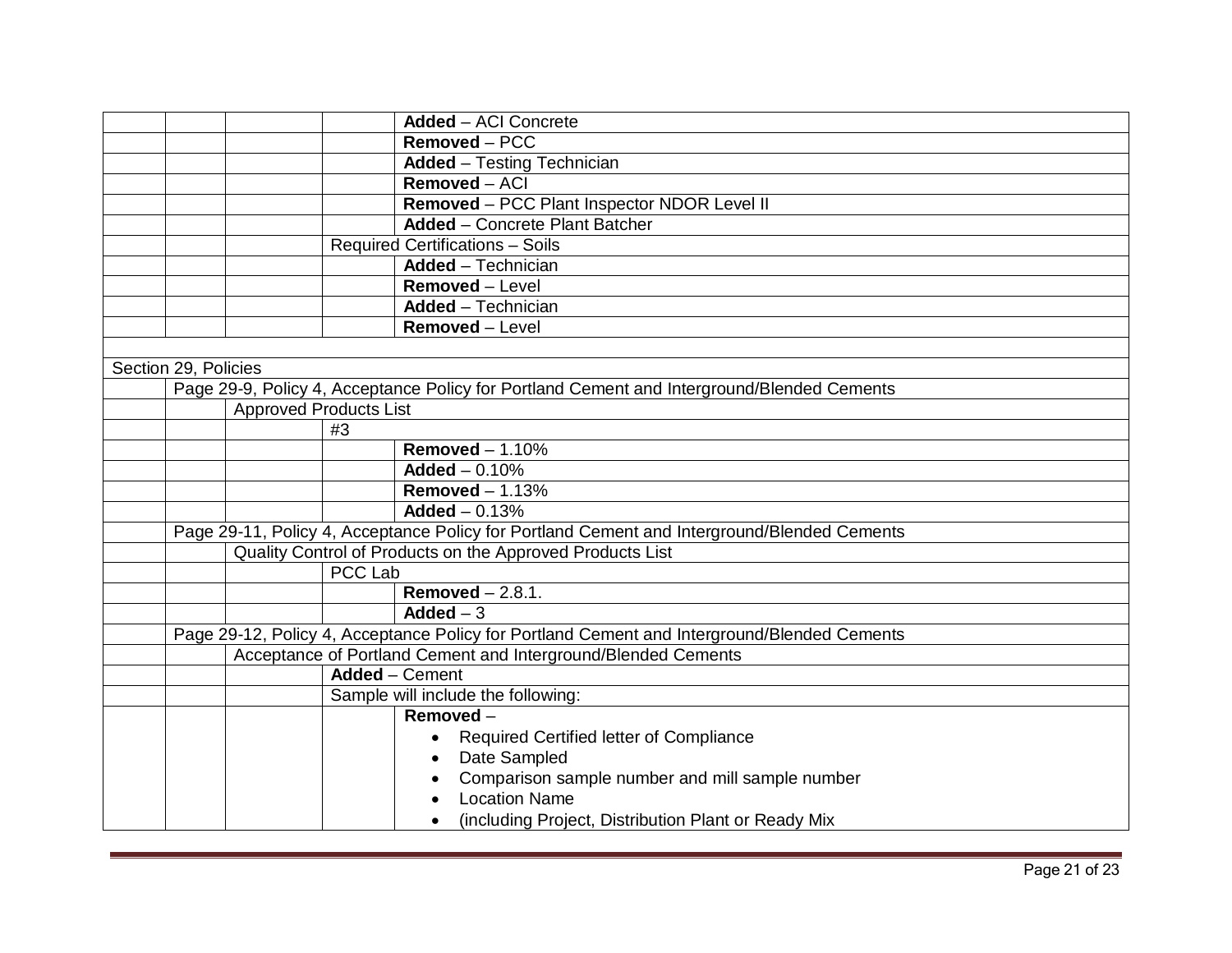|  |                        | $Added -$                                                                                    |
|--|------------------------|----------------------------------------------------------------------------------------------|
|  |                        | Name and location of the producing cement mill<br>$\bullet$                                  |
|  |                        | Name and location where sample was taken (Project number, Terminal location,                 |
|  |                        | Ready mix plant name/location)                                                               |
|  |                        | Date sample was taken                                                                        |
|  |                        | Railroad car or truck identification number                                                  |
|  |                        | Brand and type of cement                                                                     |
|  |                        | <b>NDOR Sample Verification</b>                                                              |
|  |                        | Removed $-2.8.1$ .                                                                           |
|  |                        | Added $-3$                                                                                   |
|  | <b>PCC Lab</b>         |                                                                                              |
|  |                        | Removed $-2.8.1$ .                                                                           |
|  |                        | $\overline{\mathsf{Added}} - 3$                                                              |
|  |                        | Possible Verification by Independent Lab                                                     |
|  |                        | Removed $-2.8.1$ .                                                                           |
|  |                        | Added $-3$                                                                                   |
|  |                        | Page 29-14, Policy 5, Acceptance Policy for Pozzolans (Fly Ash or Calcined Natural Pozzolan) |
|  |                        | <b>Approved Products List</b>                                                                |
|  |                        | Added - with certification of compliance                                                     |
|  |                        | $Added -$                                                                                    |
|  |                        | • Fly Ash shall be sampled and tested in accordance with ASTM C 618.                         |
|  |                        | Calcined natural clay composite shall be submitted in ground form for testing in             |
|  |                        | accordance with ASTM C 618.                                                                  |
|  |                        | <b>Removed</b> – Concrete Materials                                                          |
|  |                        | <b>Added</b> - Portland Cement Concrete                                                      |
|  |                        | <b>Removed</b> – and Tests                                                                   |
|  |                        | Added $-$ & Research                                                                         |
|  |                        | <b>Removed</b> – and Tests                                                                   |
|  |                        | Added $-$ & Research                                                                         |
|  |                        | Page 29-15, Policy 5, Acceptance Policy for Pozzolans (Fly Ash or Calcined Natural Pozzolan) |
|  | <b>Mailing Address</b> |                                                                                              |
|  |                        | <b>Removed</b> – Concrete Materials                                                          |
|  |                        | <b>Added</b> – Portland Cement Concrete                                                      |
|  |                        | <b>Removed</b> – at 402-479-4677                                                             |